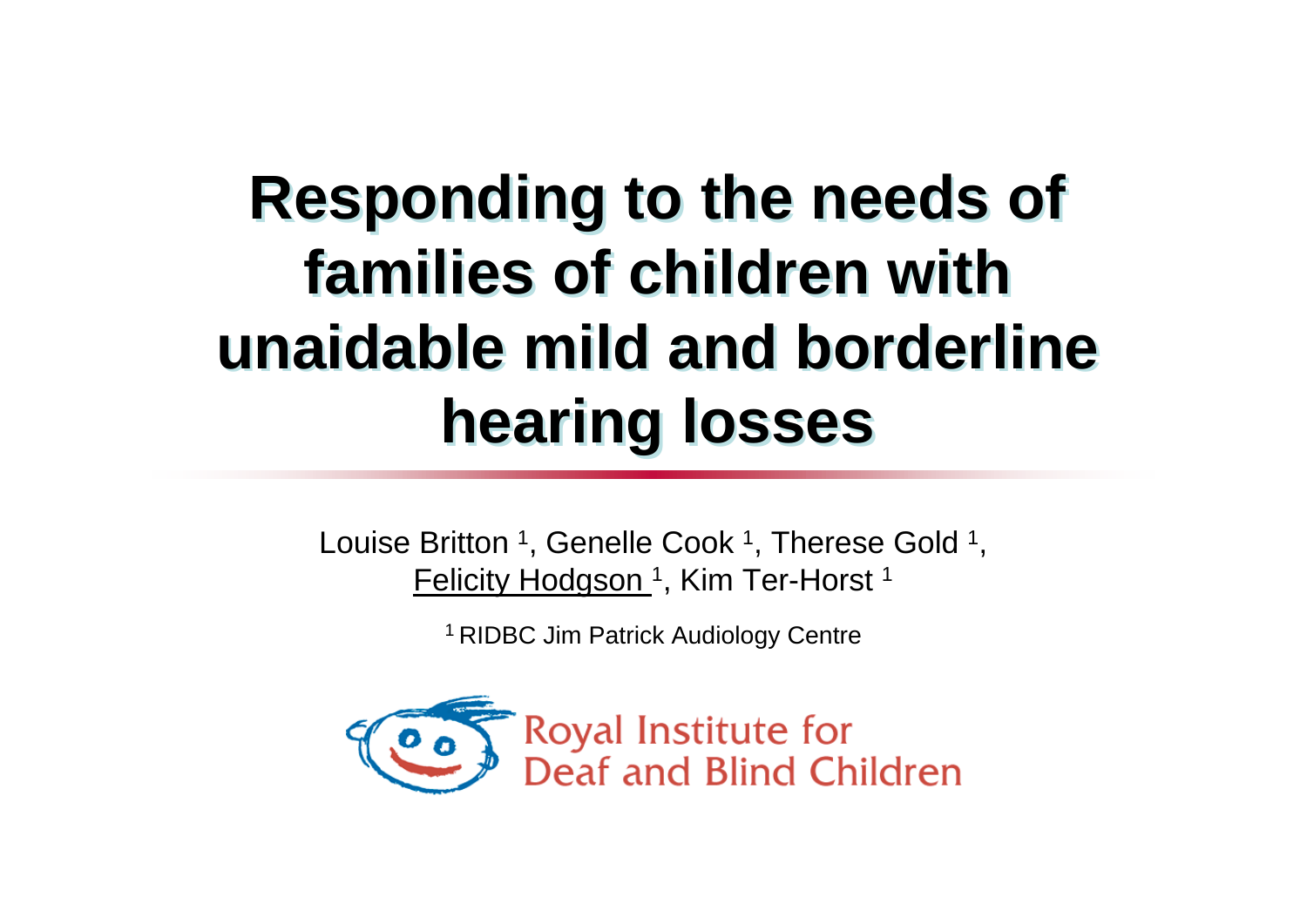### **RIDBC**

- The Royal Institute for Deaf and Blind Children (RIDBC) provides quality and innovative education and other services to achieve the best outcomes for current and future generations with hearing and/or vision loss throughout Australia.
- RIDBC Jim Patrick Audiology Centre (JPAC) specialises in paediatric audiological assessment and diagnosis for children enrolled at RIDBC and from the broader community.

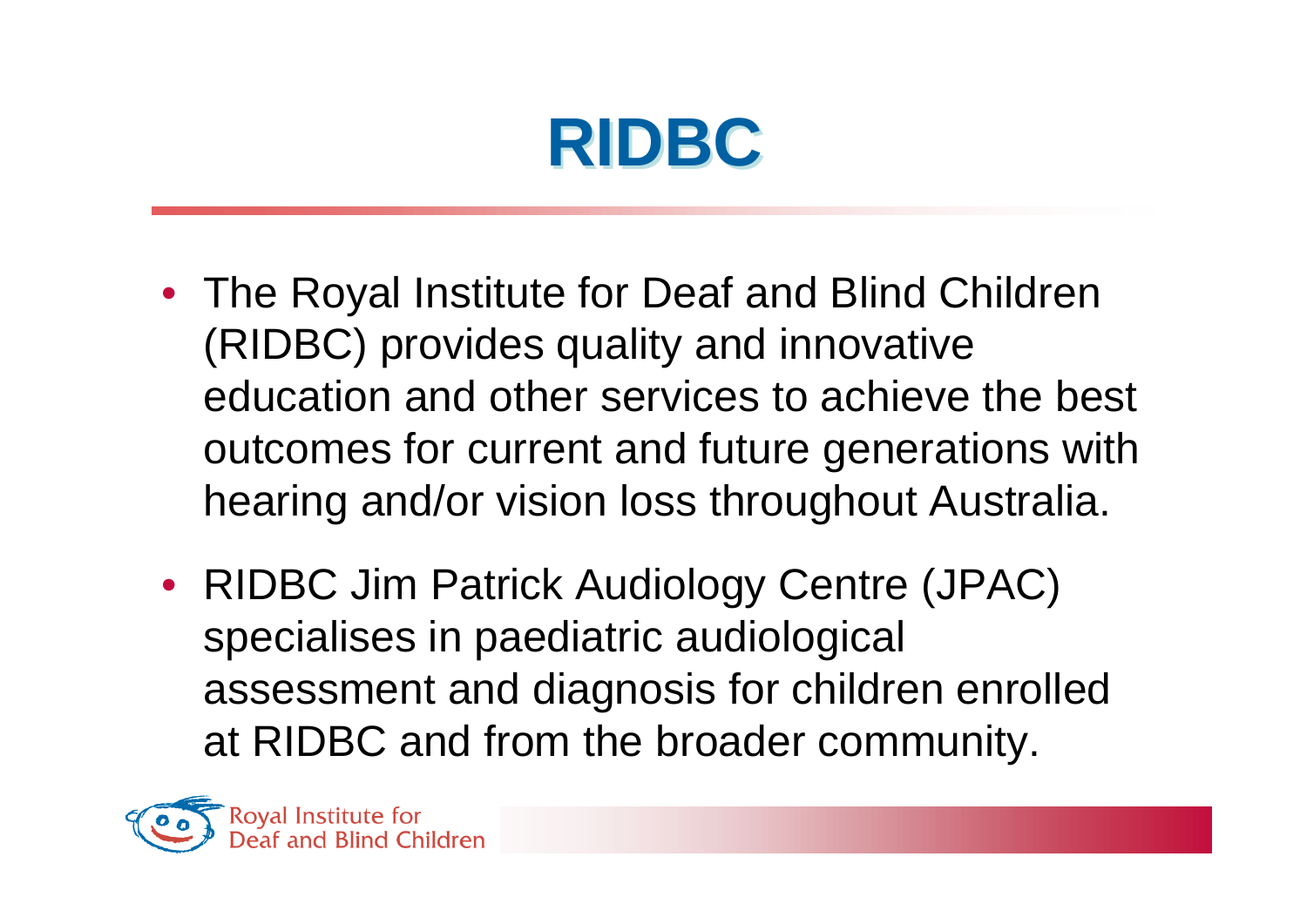# **Mild/Minimal Hearing Loss**

- Bilateral hearing loss of less than 40 dB HL.
- Not necessarily suited to hearing aid fitting due to mildness or limited range of frequencies, eg, low frequency (<1000Hz), high frequency (>2000Hz), "cookie bite" audiogram.

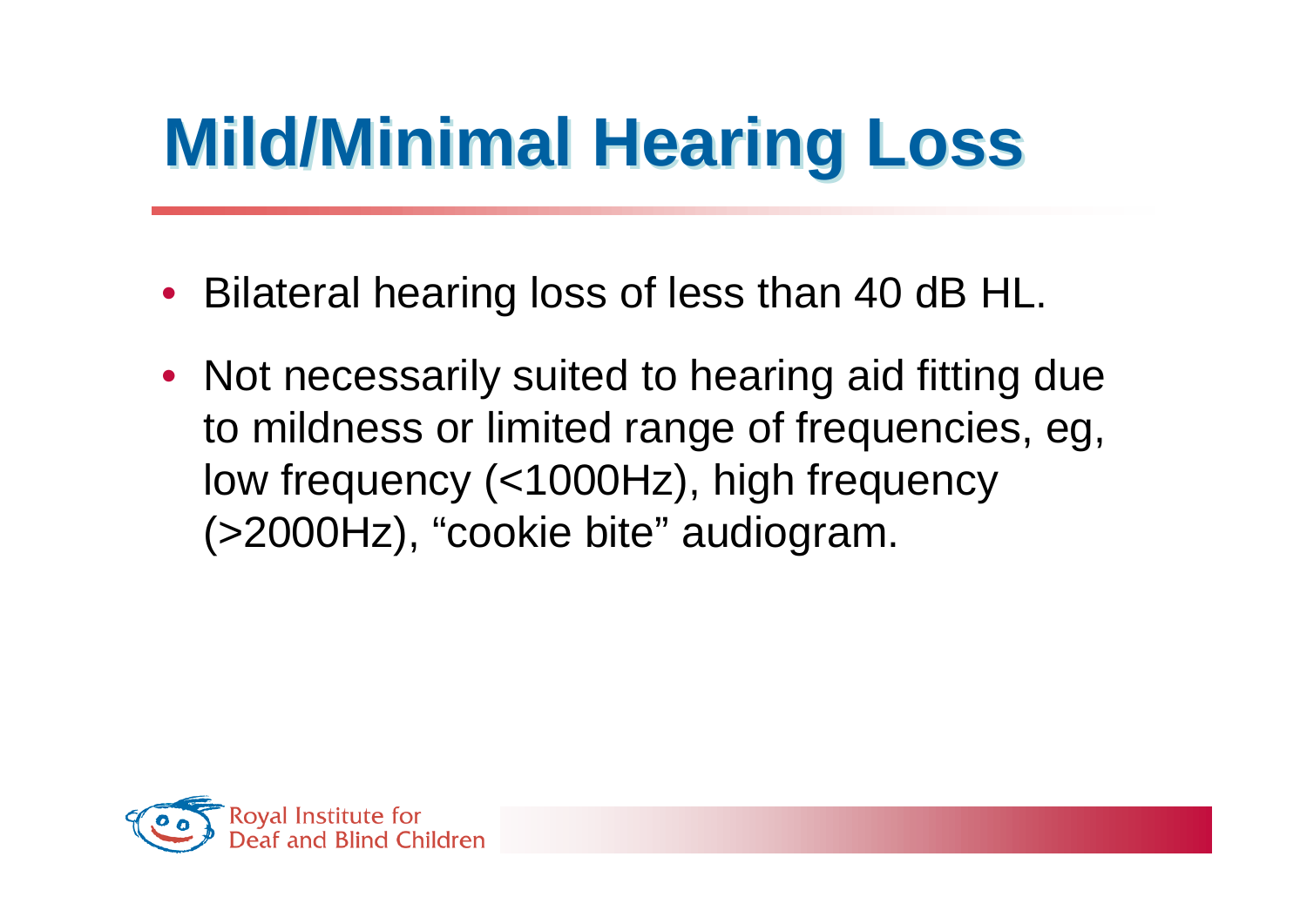#### **Incidence**

- Estimates of the incidence of minimal sensorineural hearing loss vary widely, depending on definitions used.
- Bess (1999) estimated incidence at 5.4% of the Nashville school age population (including unilateral hearing loss).
- Wake et al (2006) identified <1% of a sample of Melbourne school children (excluding unilateral **hearing losses).**<br> **F** Royal Institute for<br> **P** Deaf and Blind Children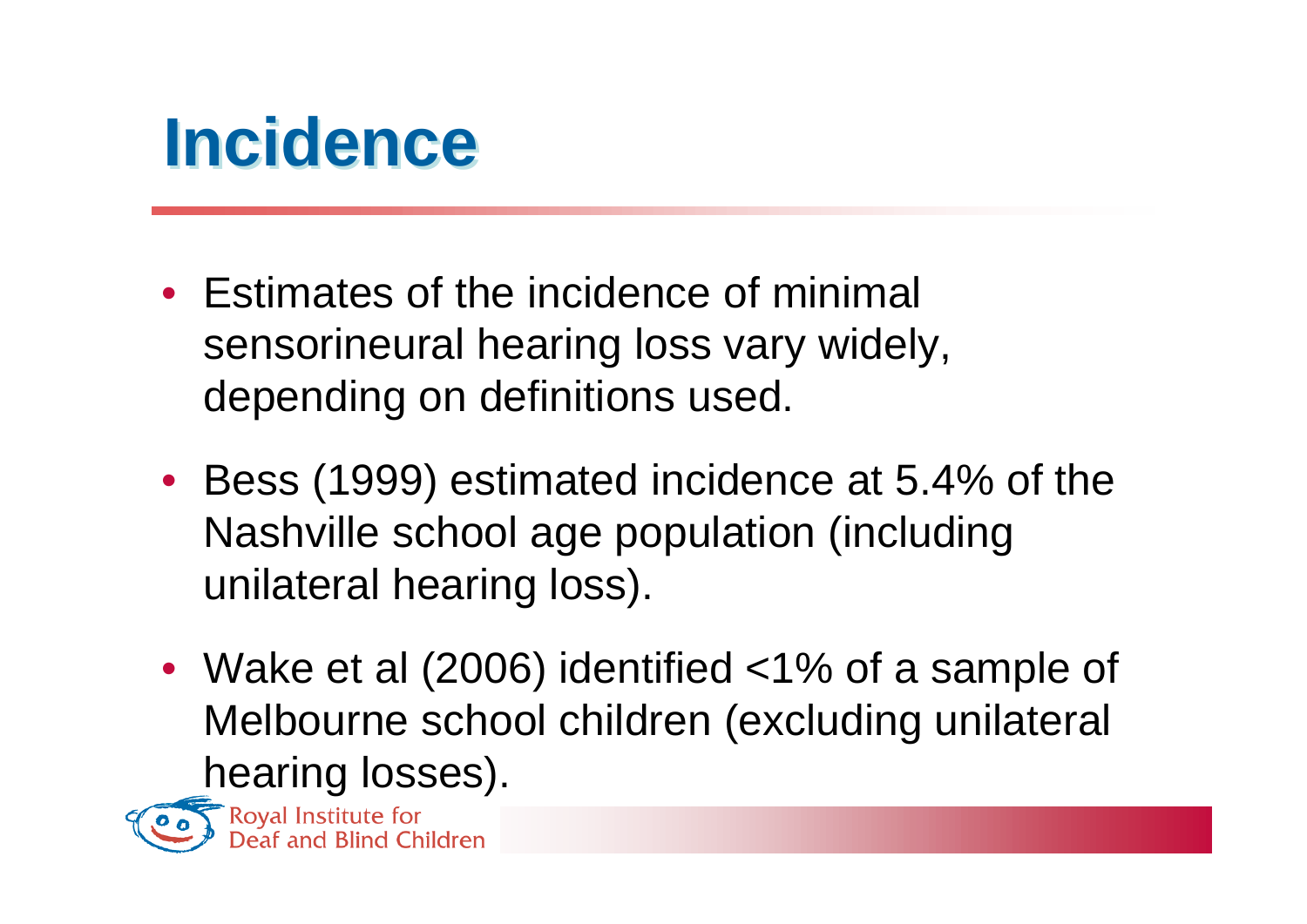# **Academic progress**

- Bess et al (1998) assessed the basic skills of children with minimal hearing loss compared to their normally hearing peers.
- Grade 3 children with minimal hearing loss experienced more difficulty in specific areas including reading, word analysis, spelling and science.
- There was no academic difference in grades 6 and 9, although these children experienced more fatigue, higher levels of stress and issues with social support and self esteem.

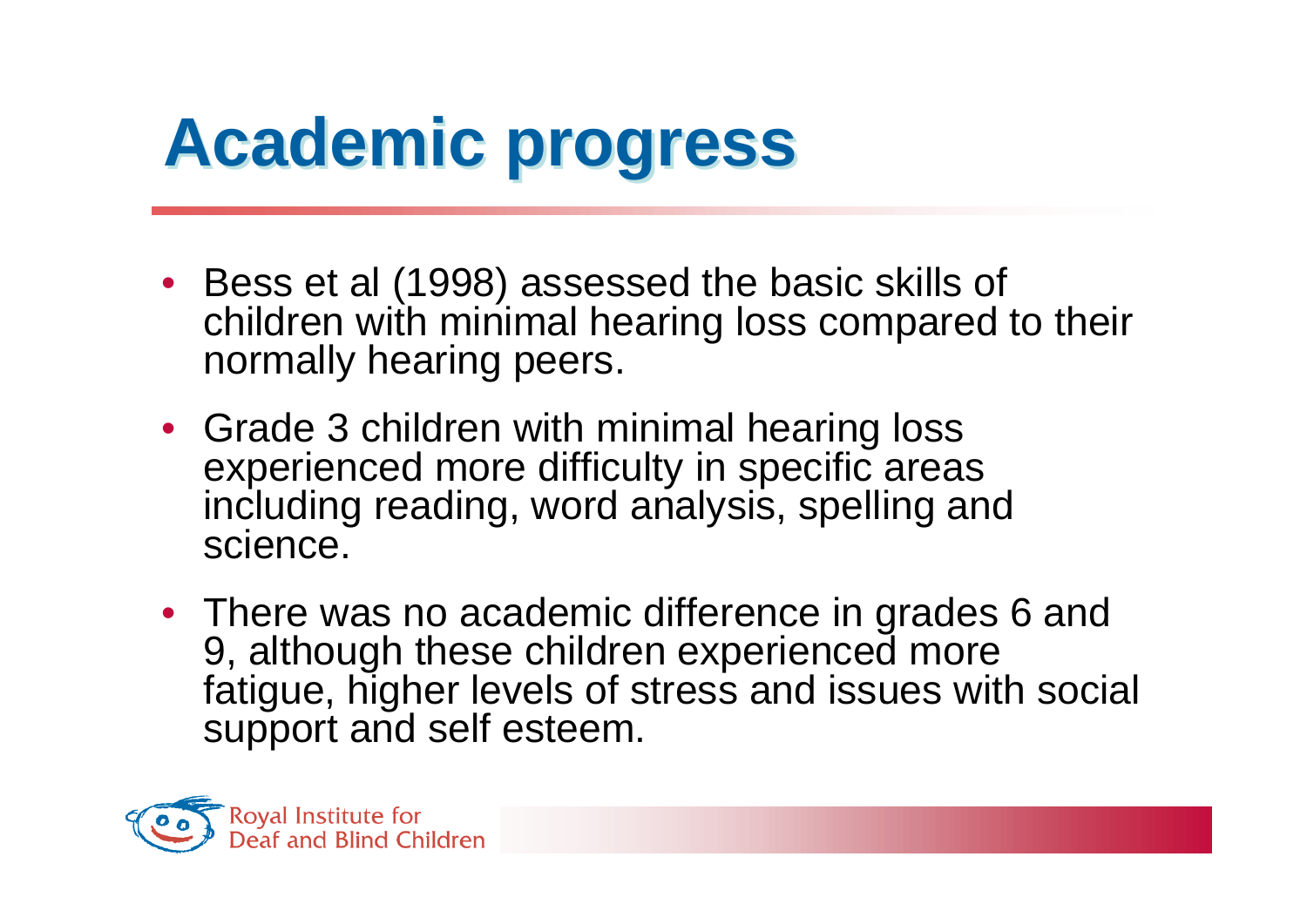# **Listening in noise**

- Crandell (1993) assessed speech recognition ability of those with minimal hearing loss (thresholds between 15-30dBHL) and those with normal hearing.
- Whilst there was no differences in ability in quiet, as the SNR worsened, the hearing impaired children experienced more difficulty.

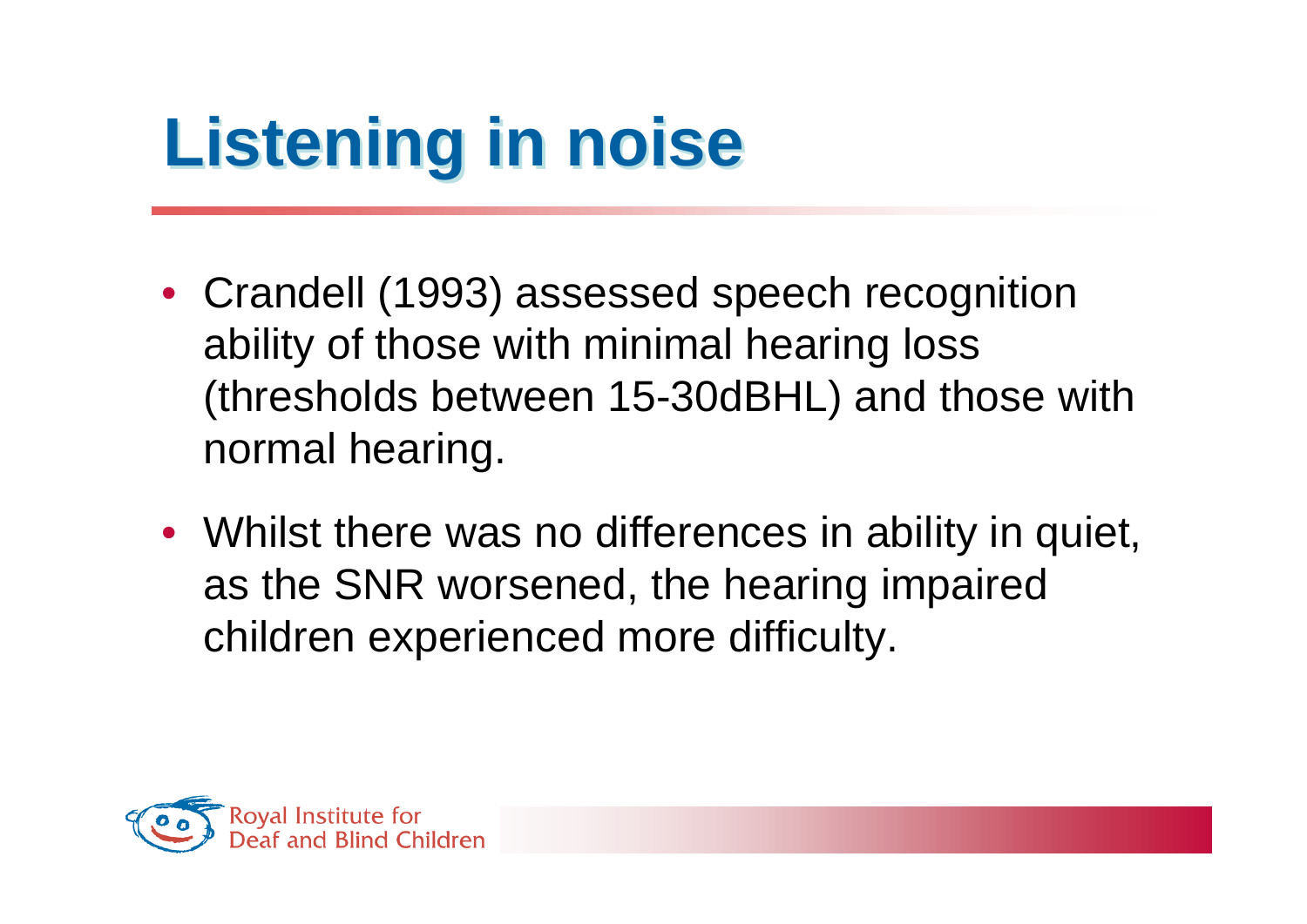# **Extra effort in listening**

- Bourland-Hicks and Tharpe (2002) demonstrated that children with minimal to moderate hearing loss needed to make more of an effort when listening to speech in both quiet and background noise than their normally hearing peers.
- This impacts on their ability to perform other tasks (eg, processing information).

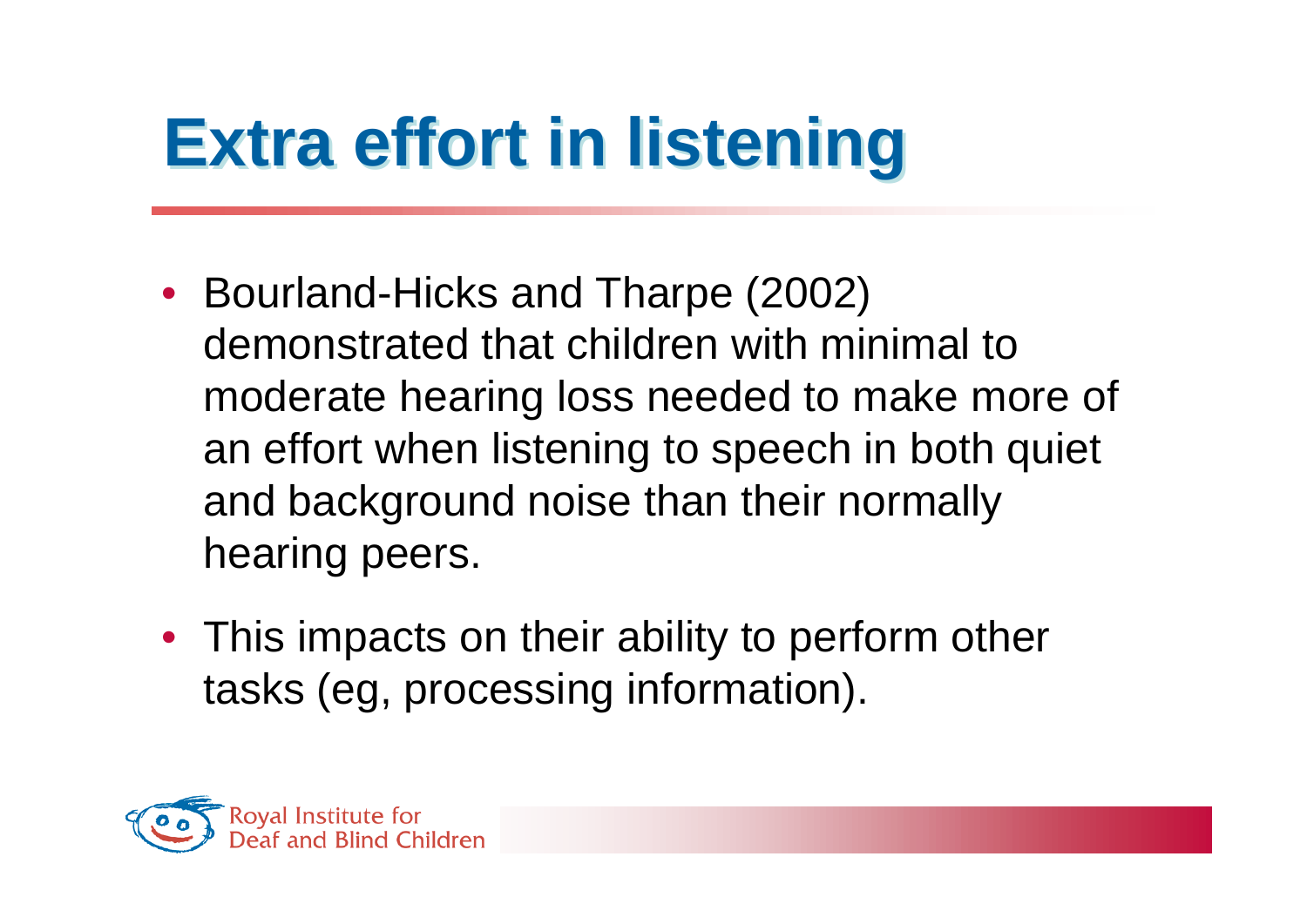# **Discrimination and recall**

- Wake et al (2006) determined that children with slight/mild sensorineural hearing loss displayed poorer phonologic discrimination and performed substantially less well in nonsense word repetition.
- This implies that these children may experience difficulty discriminating and recalling unfamiliar words.

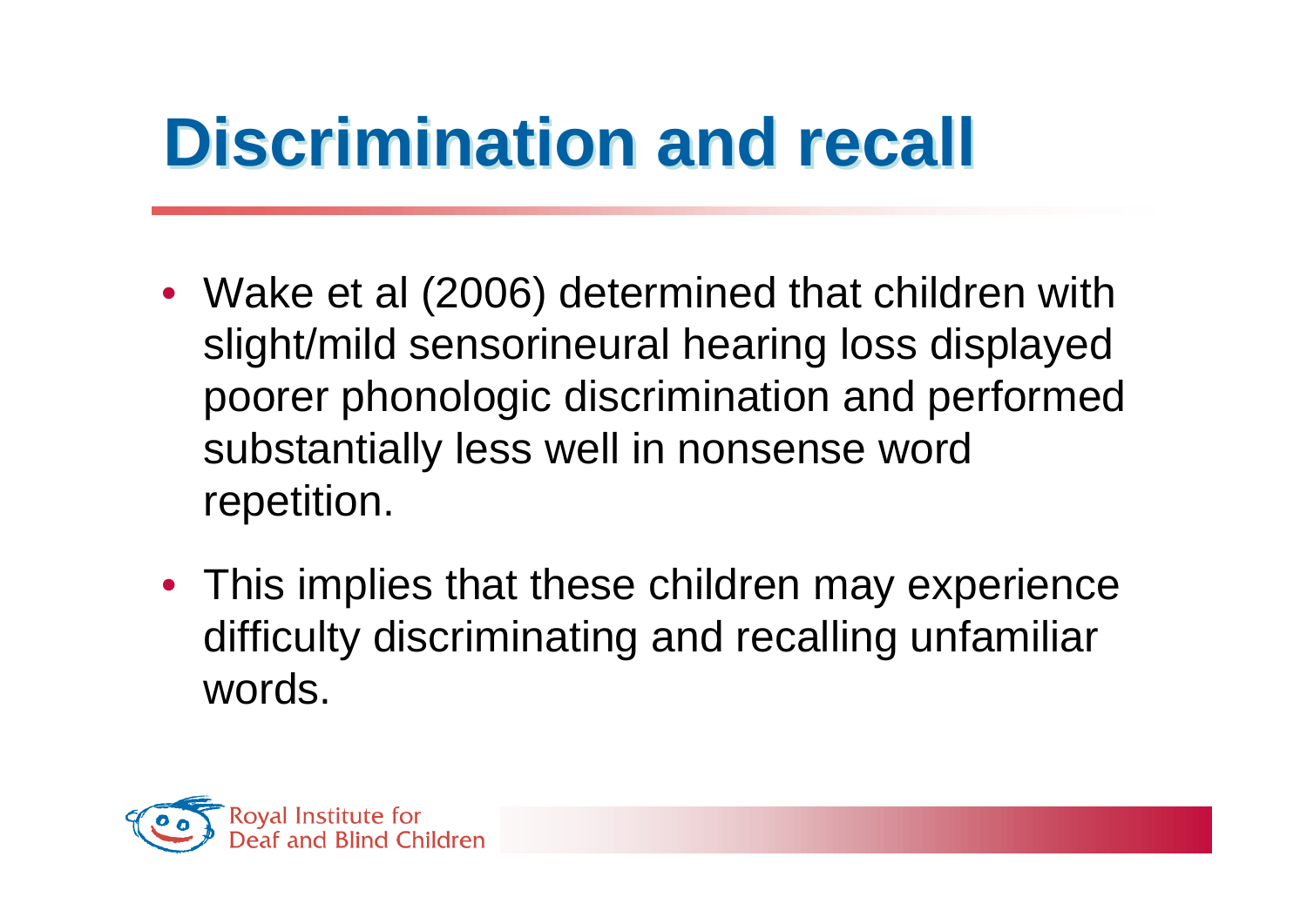# **What are the implications?**

• Although children with minimal hearing loss usually have essentially normal spoken language, they will often need to expend more effort in order to understand speech clearly, particularly in even low levels of noise. They may have poorer recall for what they hear and will struggle with unfamiliar words in particular. These pressures are likely to increase as children grow and schooling becomes more complex and demanding.

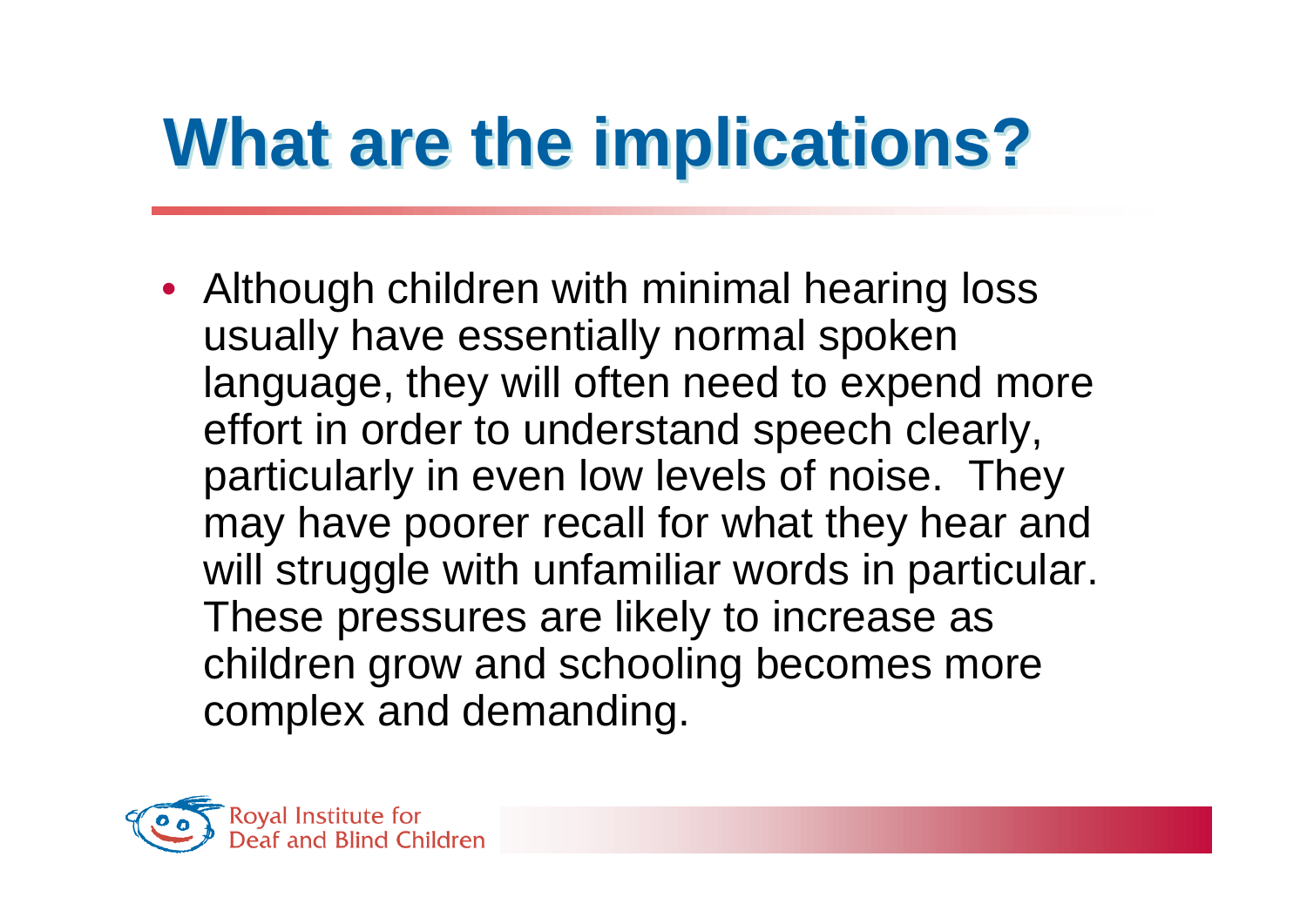#### **Unilateral successes**

- In response to the expressed needs of parents, RIDBC has been running a program for families of children with unilateral hearing loss, including information seminars, since 2004.
- The program has been well attended by over 100 families.
- We have learnt that parents of children with unilateral hearing loss need as much support and information as parents of other hearing impaired children.

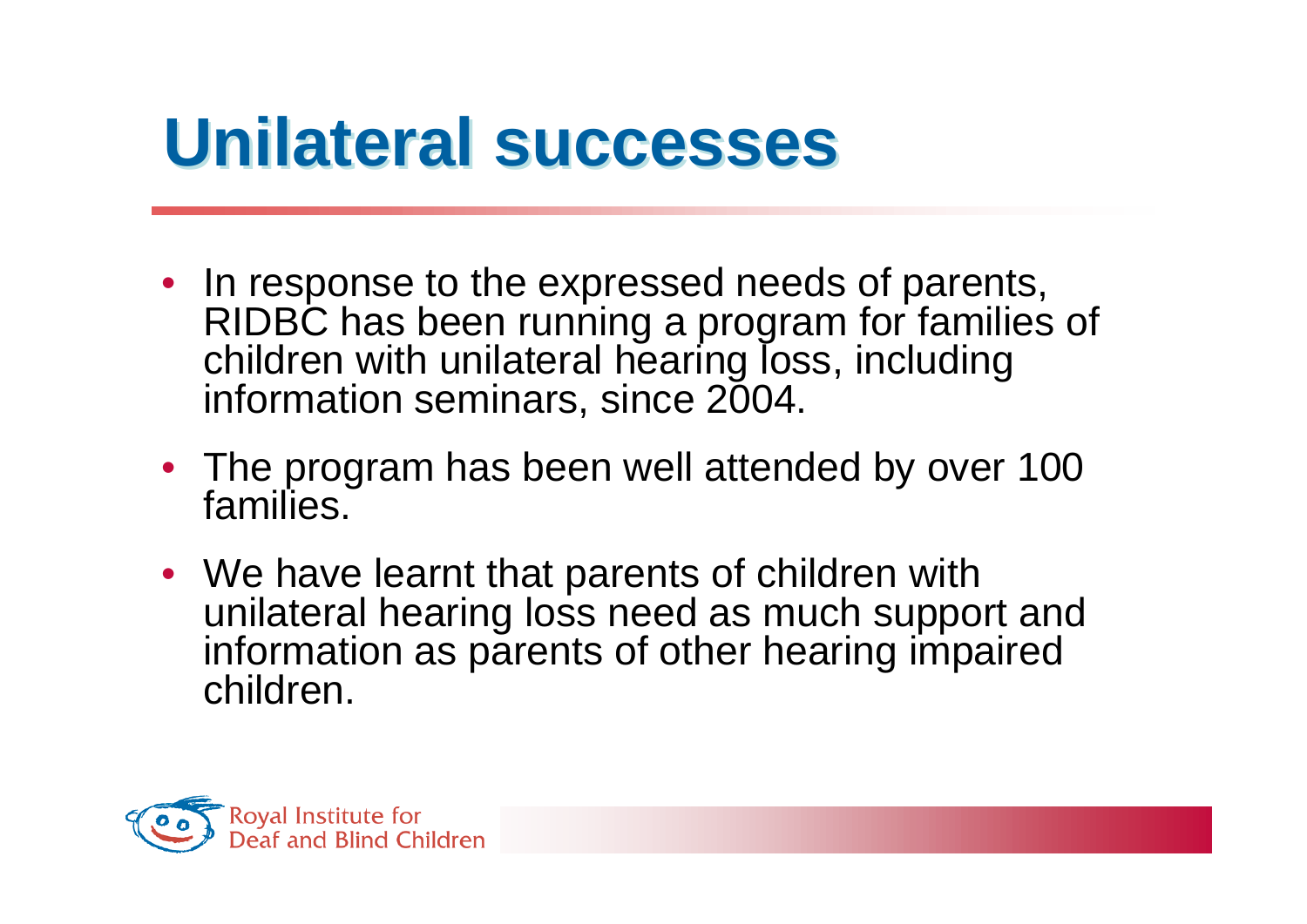# **Mild and Minimal hearing loss**

- Unlike unilateral hearing losses, which are frequently identified through UNHS, many mild and minimal hearing losses are diagnosed later in childhood.
- Referral pathways are less well defined.
- These children rarely meet criteria for ongoing educational support programs and may be unsuitable for hearing aid fittings at an early age.
- As a result parents often receive minimal information counselling and support.

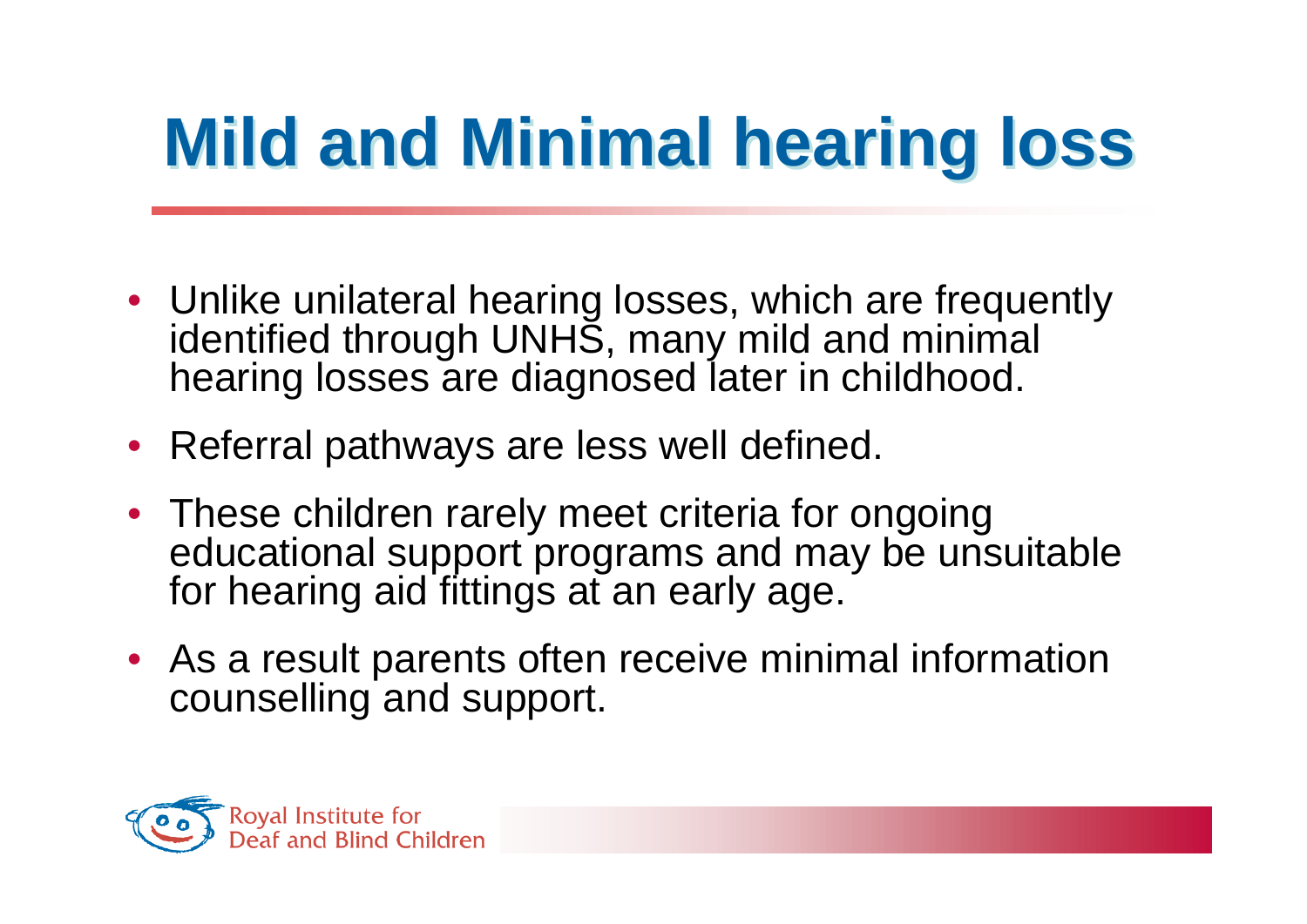# **Mild and Minimal hearing loss**

- Despite this lack of information and support, parents are often required to be the main advocates for children with unaidable mild and minimal hearing losses.
- In response to this perceived parental need, RIDBC has introduced a program of information and support for parents.

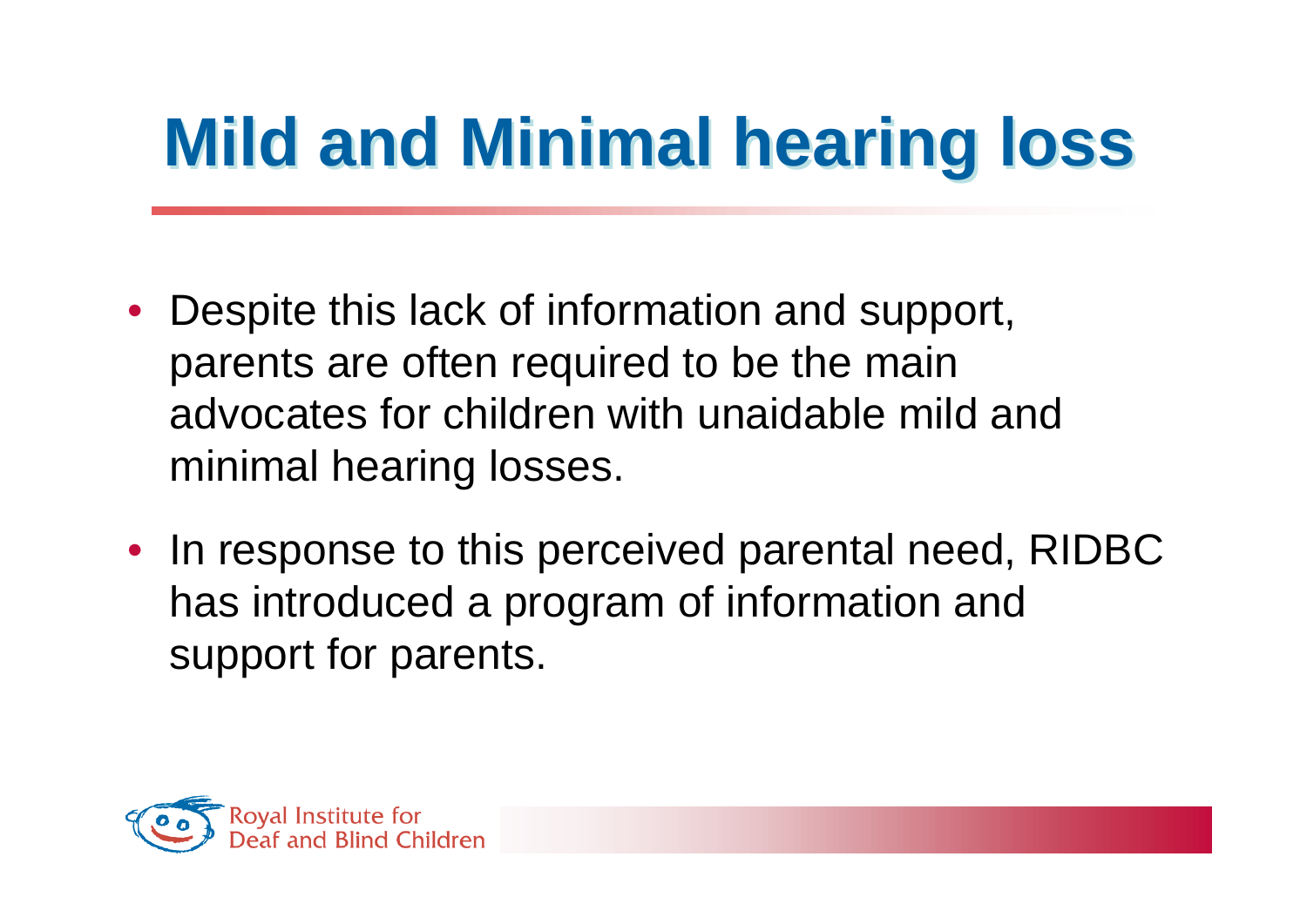## **Simple Rationale**

- Equip and support parents with the knowledge, and motivation to promote and monitor their child's language and listening.
- Educate parents in strategies to minimise the impact of their child's unaided hearing loss.
- Parents are "alert but not alarmed".
- Provide assistance should the child begin to fall behind.
- Provide support to parents as needed.

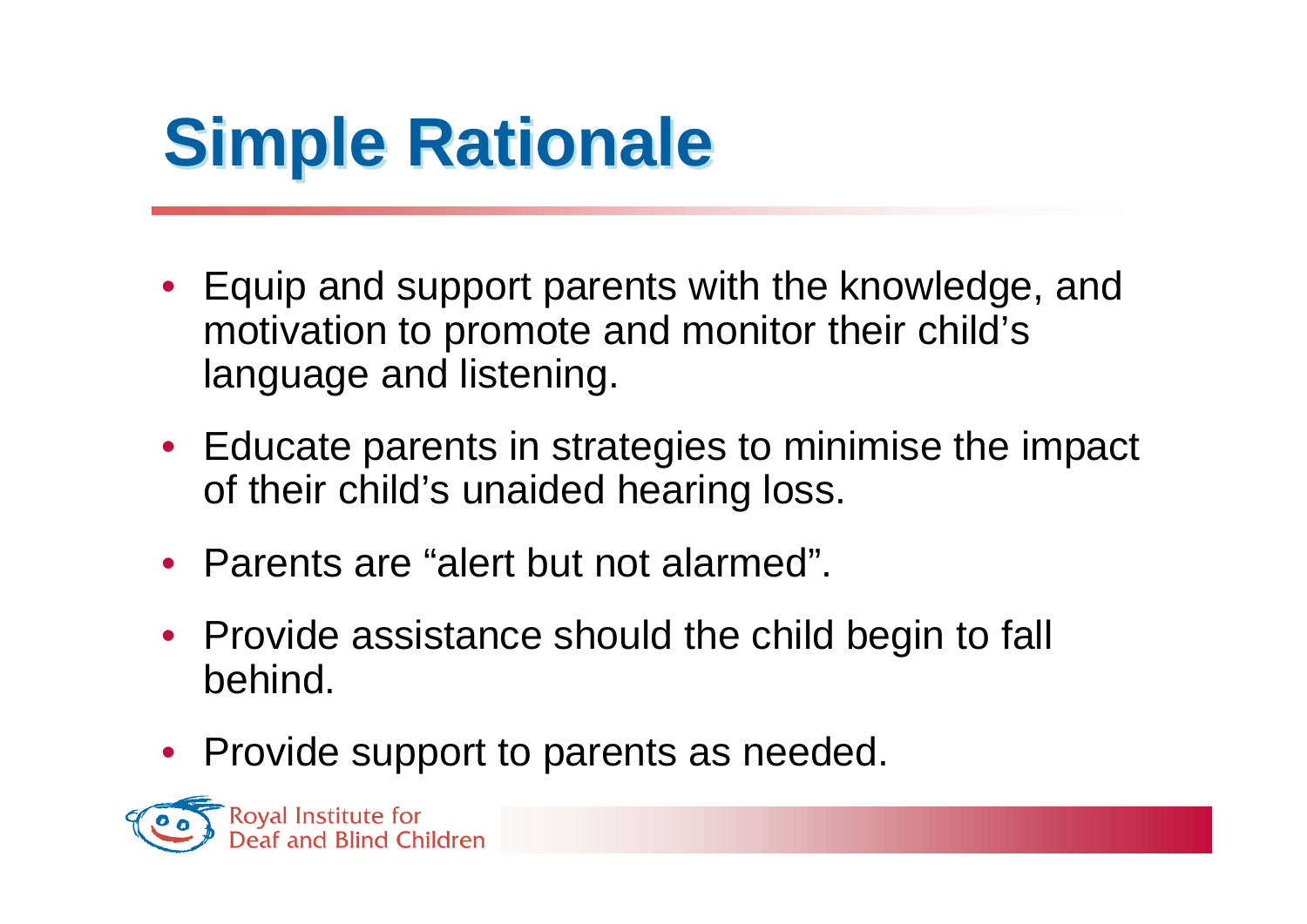## **Individualised support**

- RIDBC Jim Patrick Audiology Centre provides ongoing audiological care, in concert with any services being provided by Australian Hearing, such as FM fittings
- RIDBC Assessment Unit is available to assess speech and language and general development.
- When it is determined that a child's development is being affected by their mild/minimal hearing loss, individual intervention services are available from RIDBC.

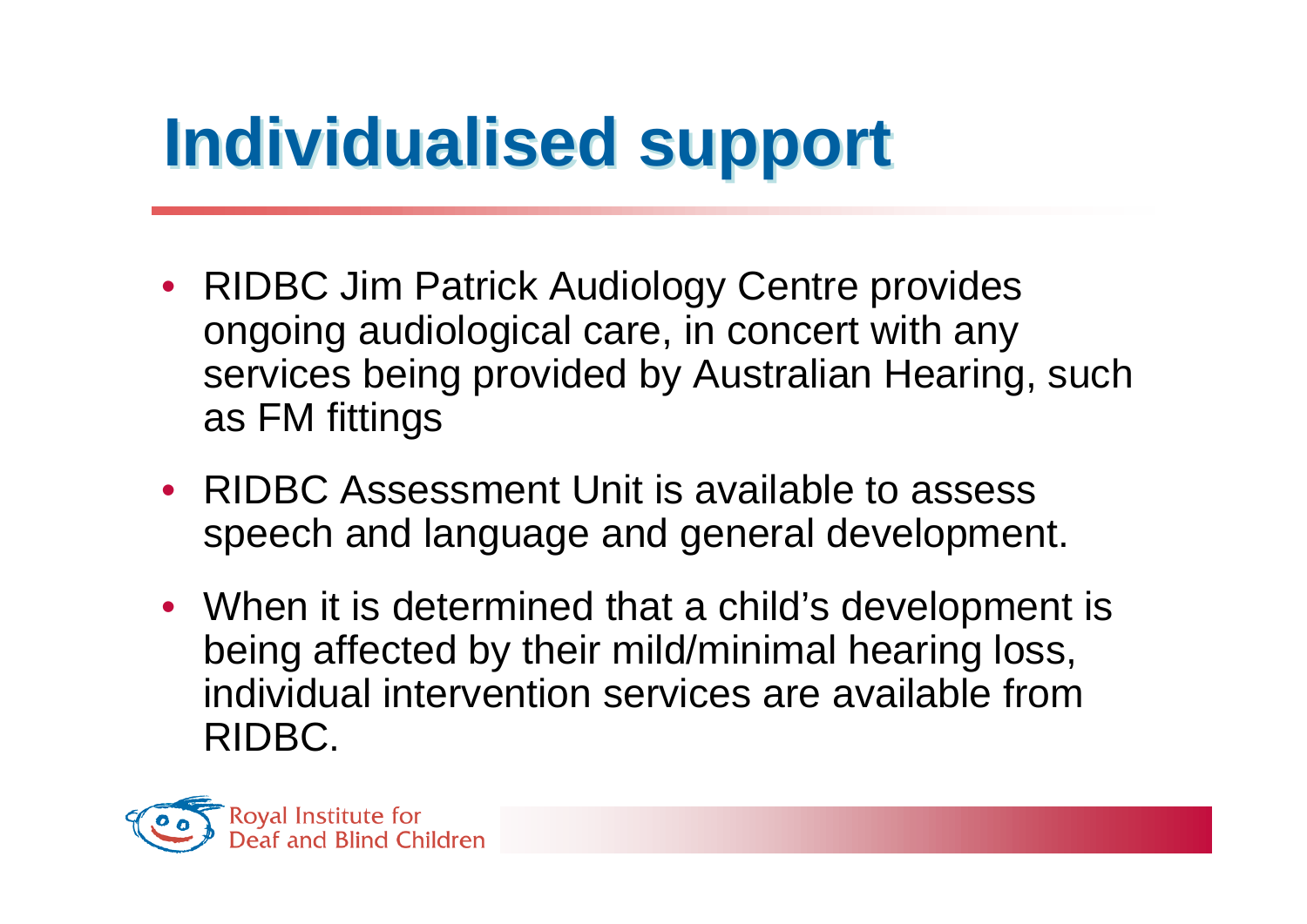#### **Parent Groups**

- Any parents of infants and children with minimal sensorineural or chronic / permanent conductive hearing loss.
- Hearing aids have not been fitted, although in some cases they may have been recommended.
- FM systems may be in use.

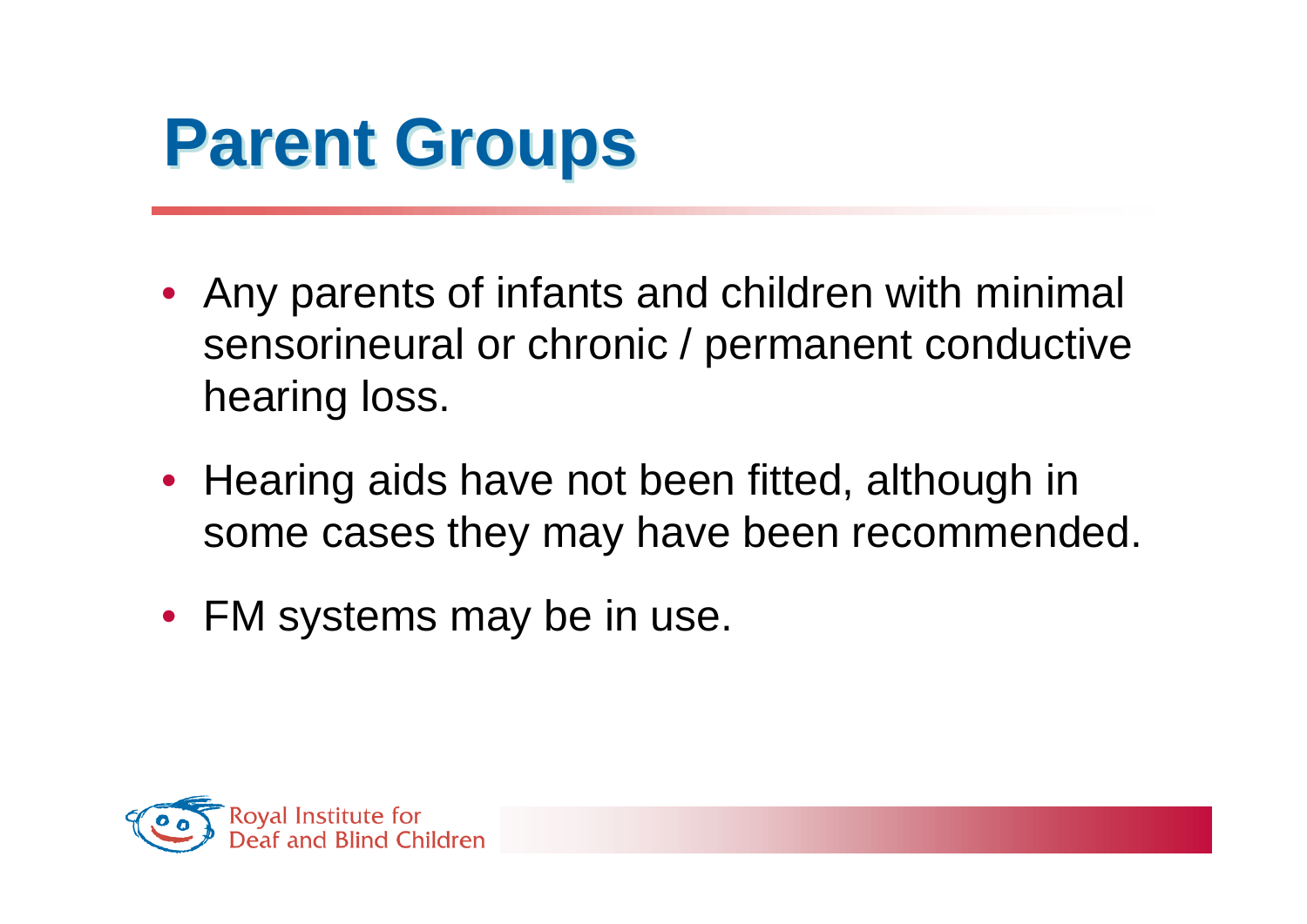#### **Parent Groups**

- Likely to attract three distinct groups of parents.
- Hearing aids are not an option.
- Hearing aids are an option but the parents are still making a decision.
- Hearing aids are an option but the decision has been taken not to fit at this time.

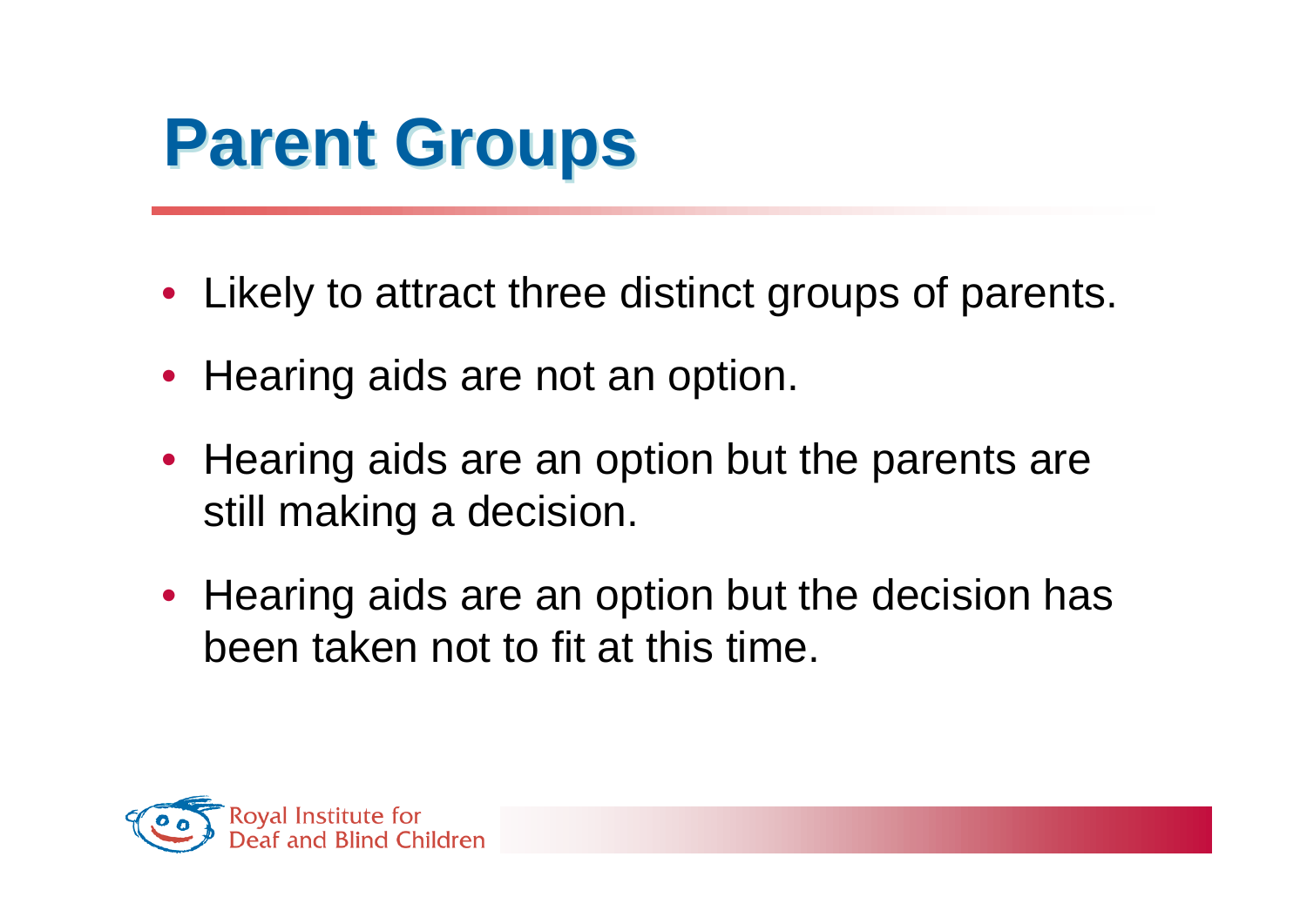#### **Referrals**

- Depend on the child's age.
- Infants are most likely to be referred by diagnostic services within SWISH.
- Older children are likely to be referred by Australian Hearing or by primary diagnostic services.
- No medical referral is required.

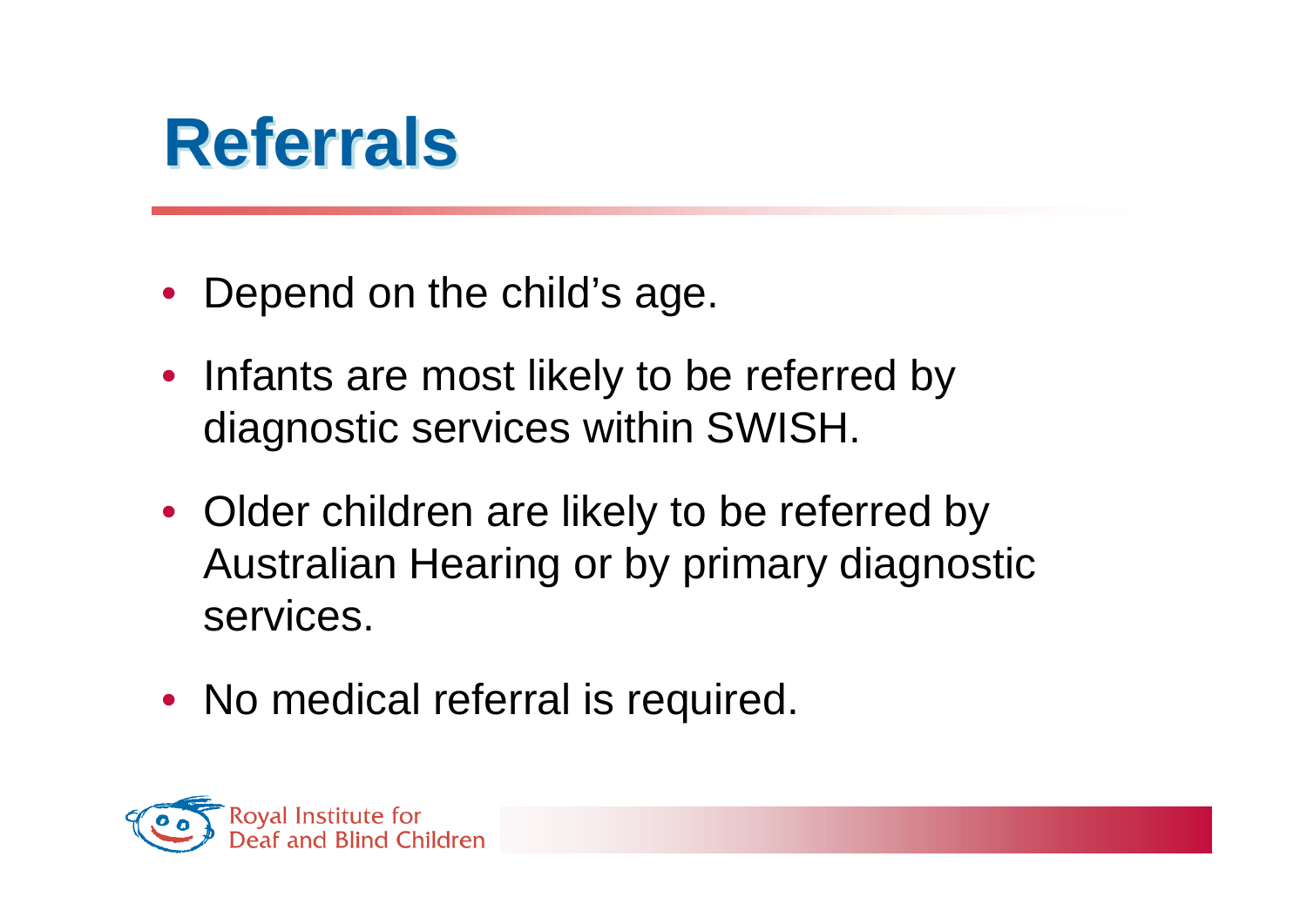### **Pre-presentation Survey**

- Ideally to be completed and returned to us prior to the parent group, with a copy of the child's audiogram.
- Provides us with background information about the child's hearing loss and associated history.
- To help parents determine their goals in attending the session.

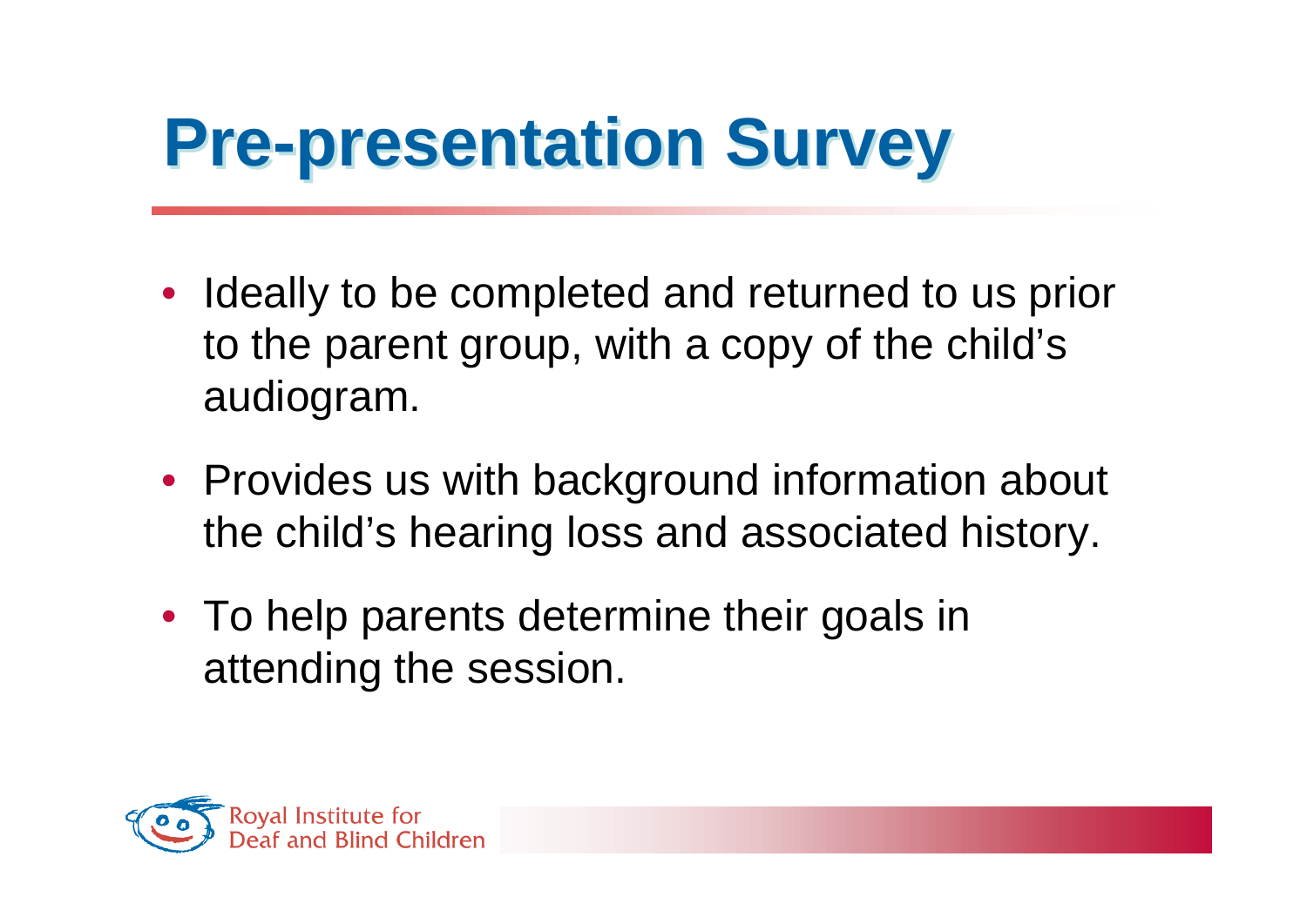## **Pilot group**

- Profiles parents of children with newly diagnosed hearing loss, over 4 years of age.
- Presentation shared by two audiologists, taking approximately two hours, with a tea break half way through, allowing time for parents to network.
- Parents provided with handouts a copy of the talk and literature reiterating and broadening information provided in the talk.



Royal Institute for<br>Deaf and Blind Children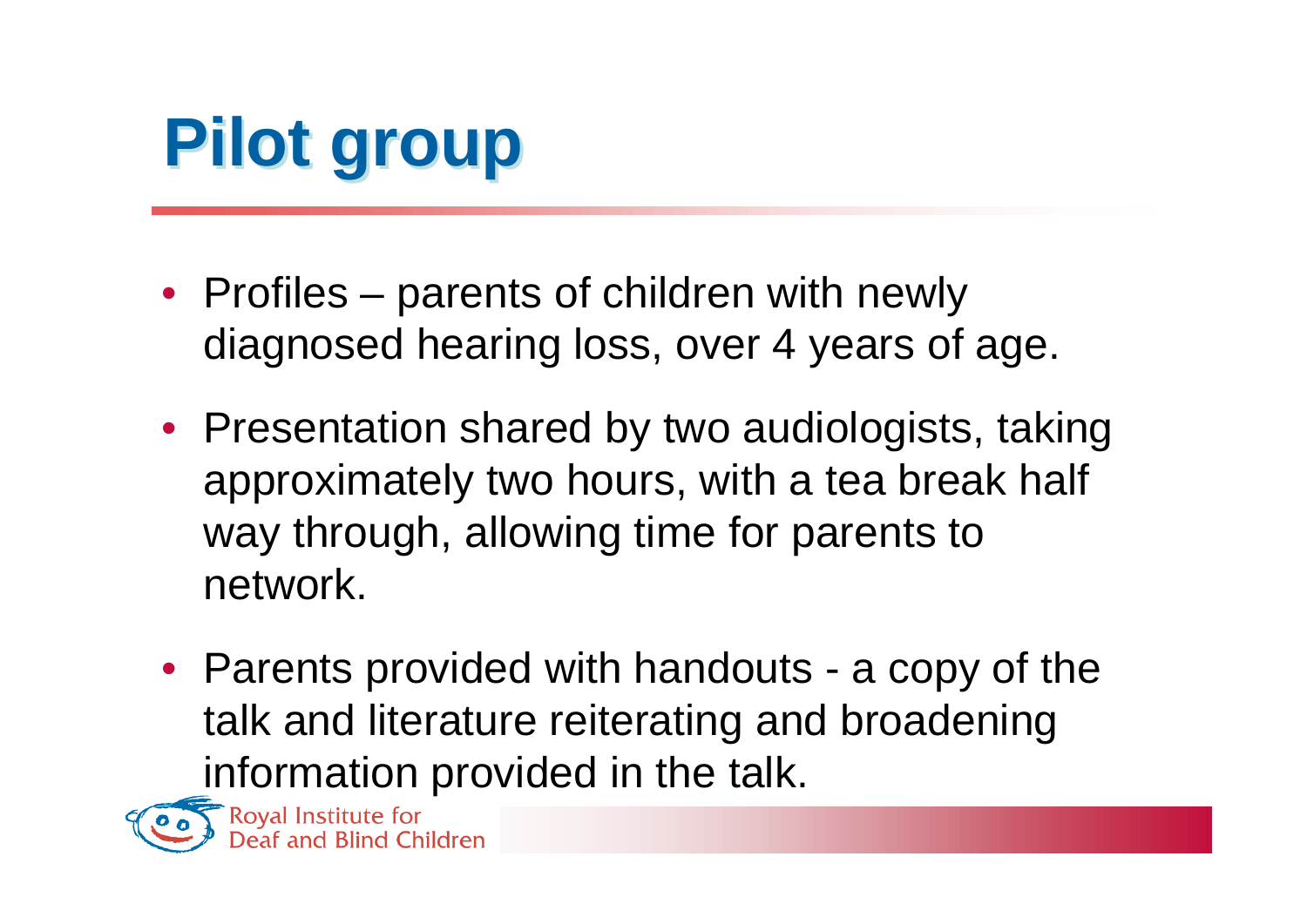- The anatomy of the ear and how we hear.
- Types and causes of hearing loss.
- Investigation of aetiology.
- Audiogram explained including threshold, slope and severity of hearing loss.
- Addressing concerns around "why my child's hearing loss was missed".

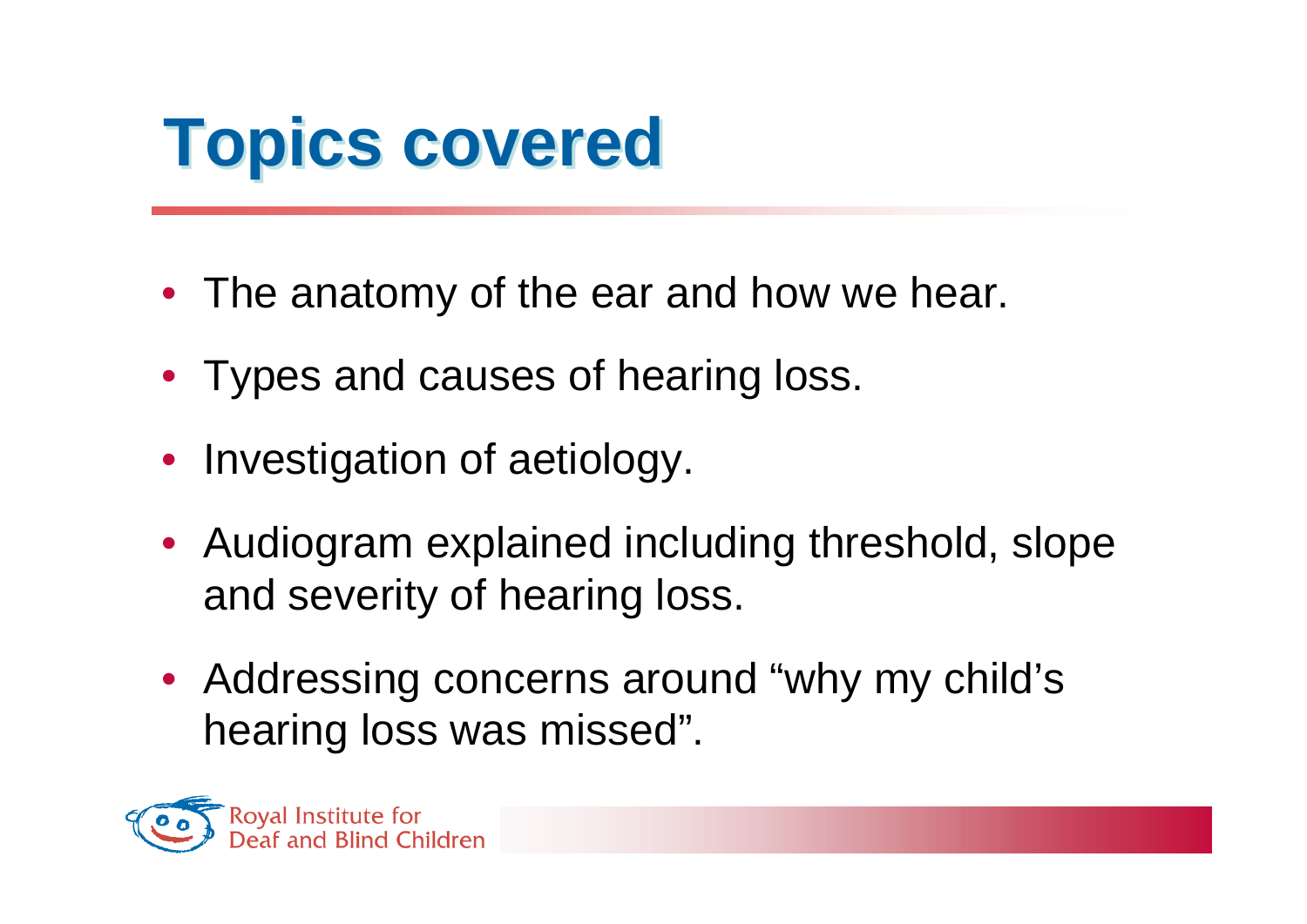

• What can my child hear – demonstrated using a "count the dots" audiogram.

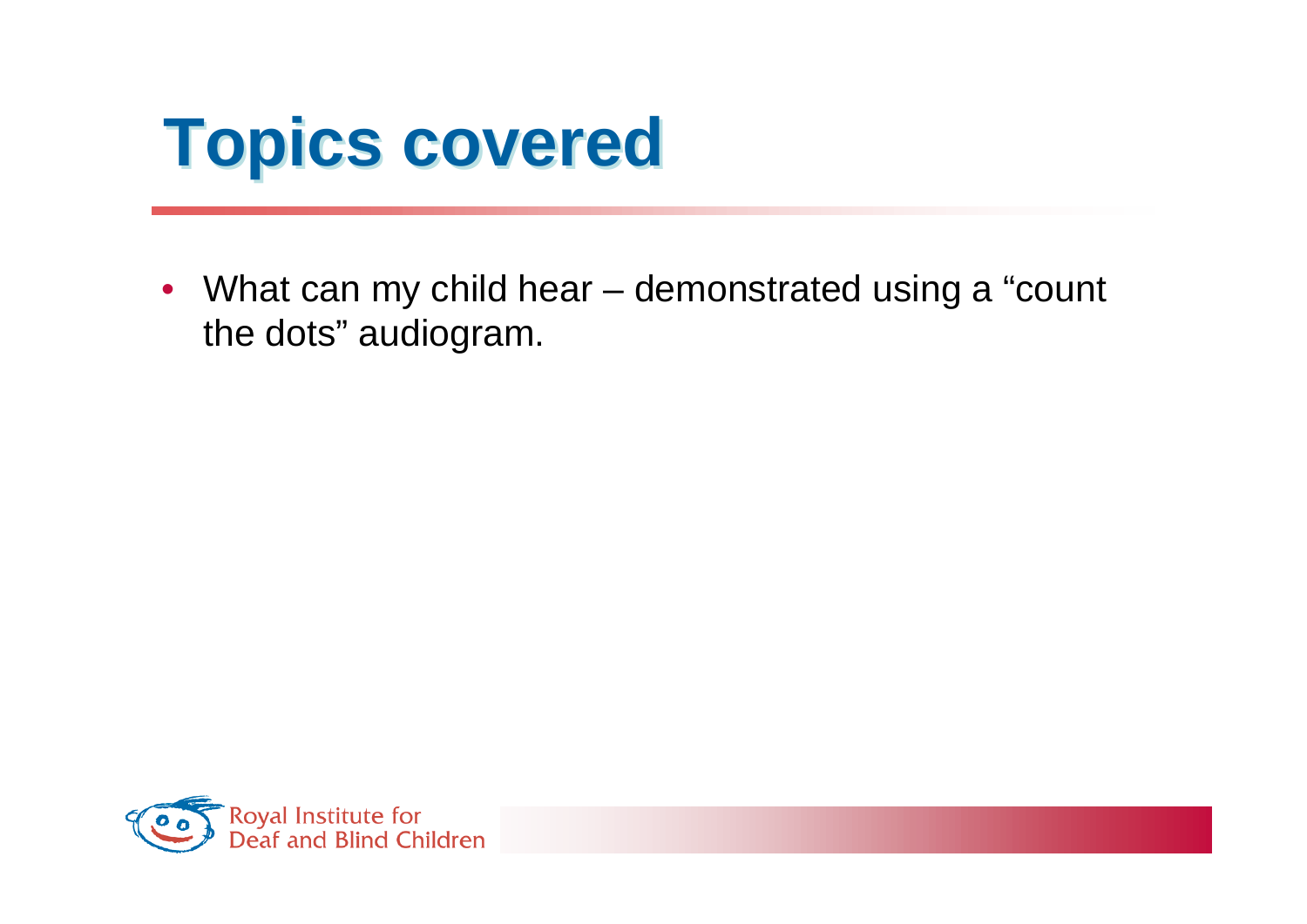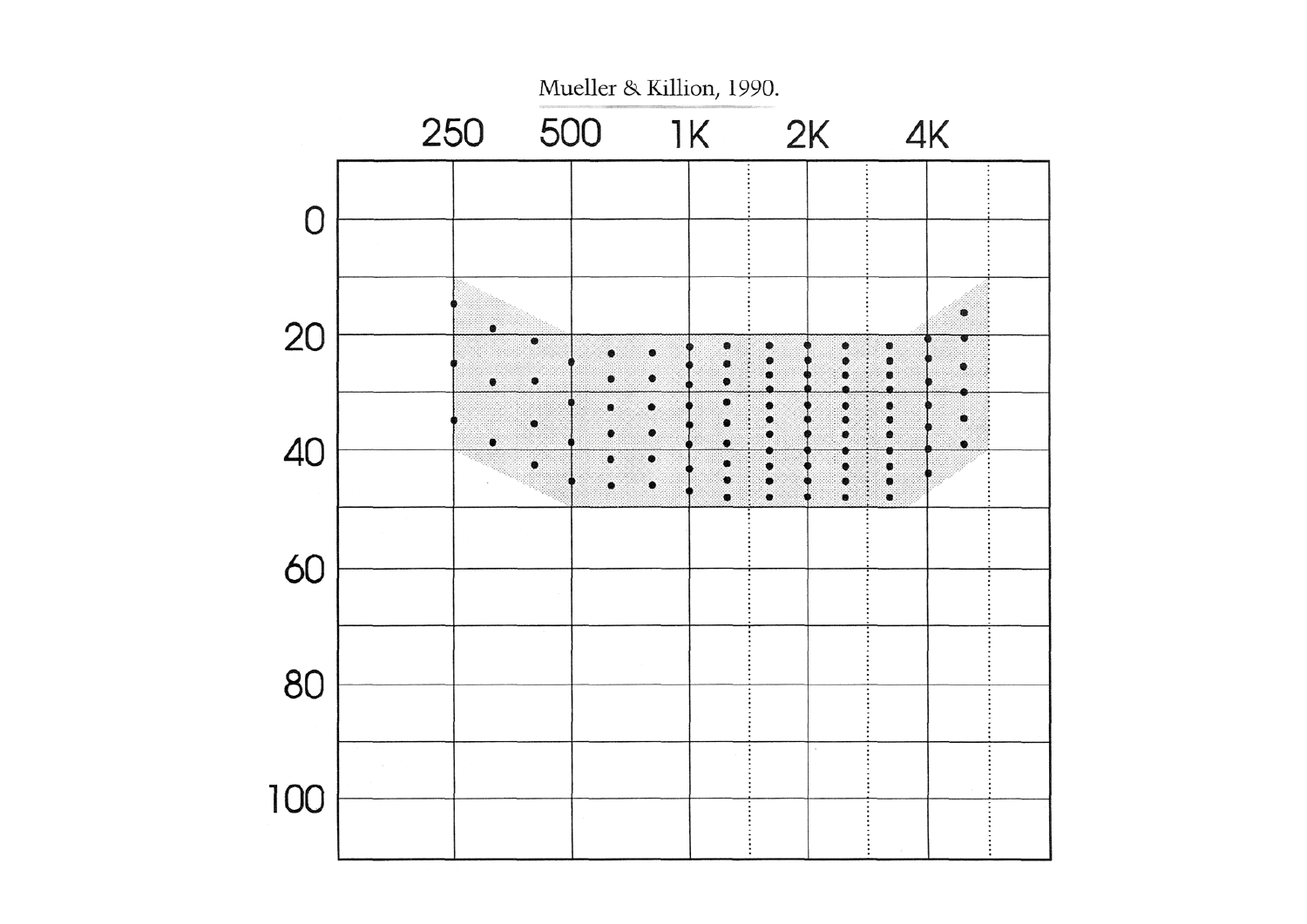- What can my child hear demonstrated using a "count" the dots" audiogram.
- Audiogram including everyday sounds and speech sounds.

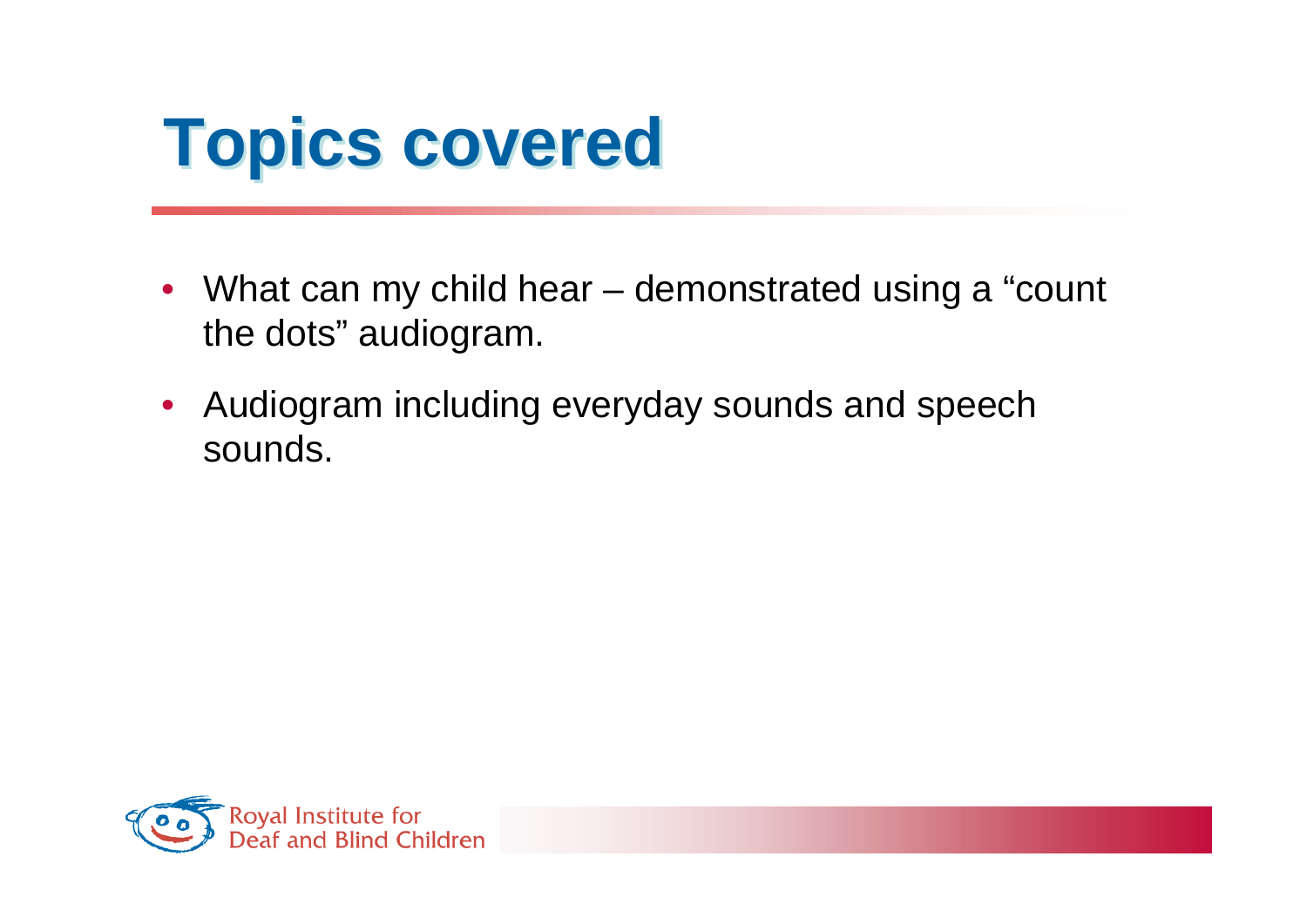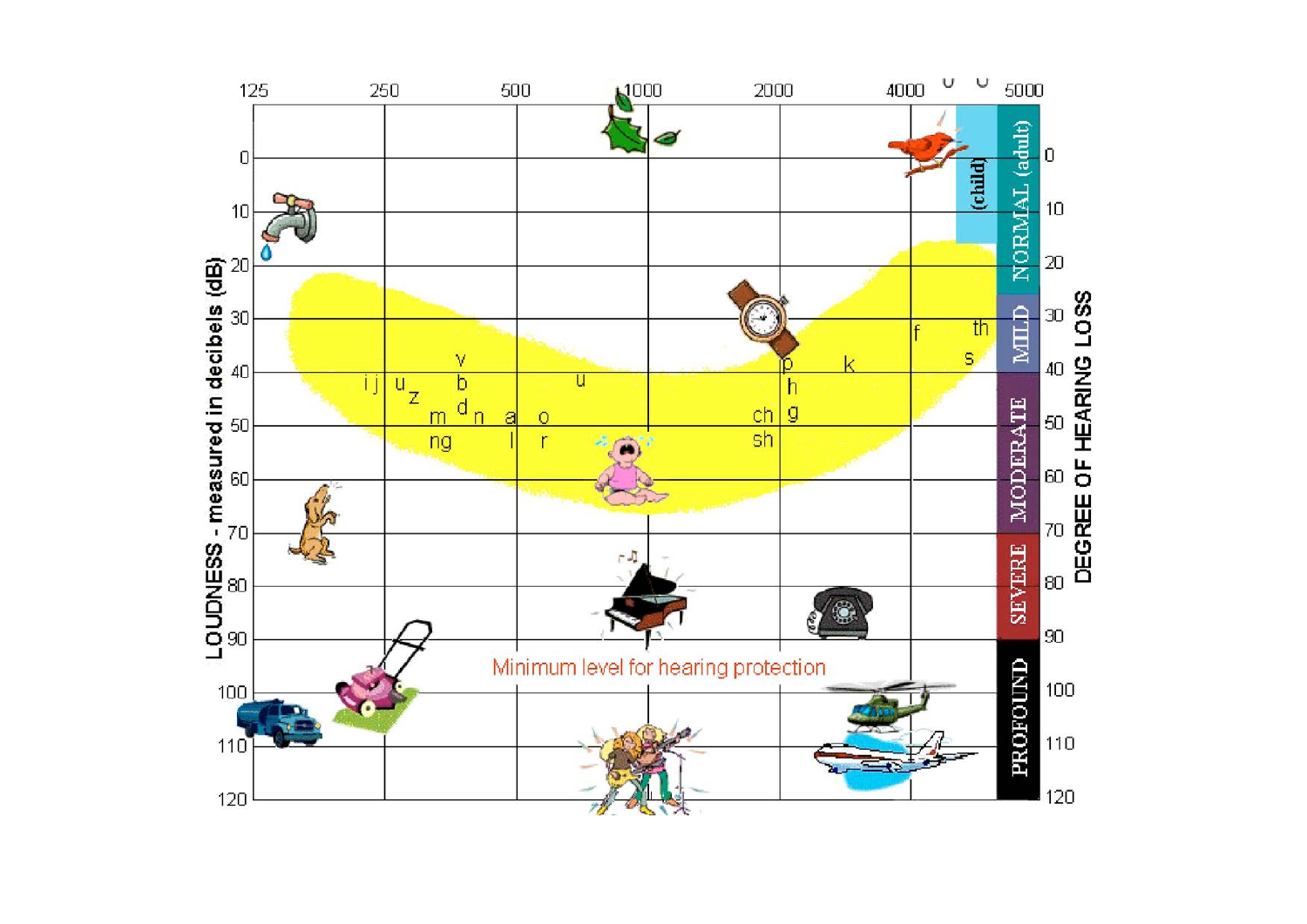- What can my child hear demonstrated using a "count" the dots" audiogram.
- Audiogram including everyday sounds and speech sounds.
- Importance of monitoring hearing, protecting it from excessive noise and proactively treating colds and middle ear infections.
- Middle ear issues in view of their frequency in children and the possibility that preexisting loss will be worsened.

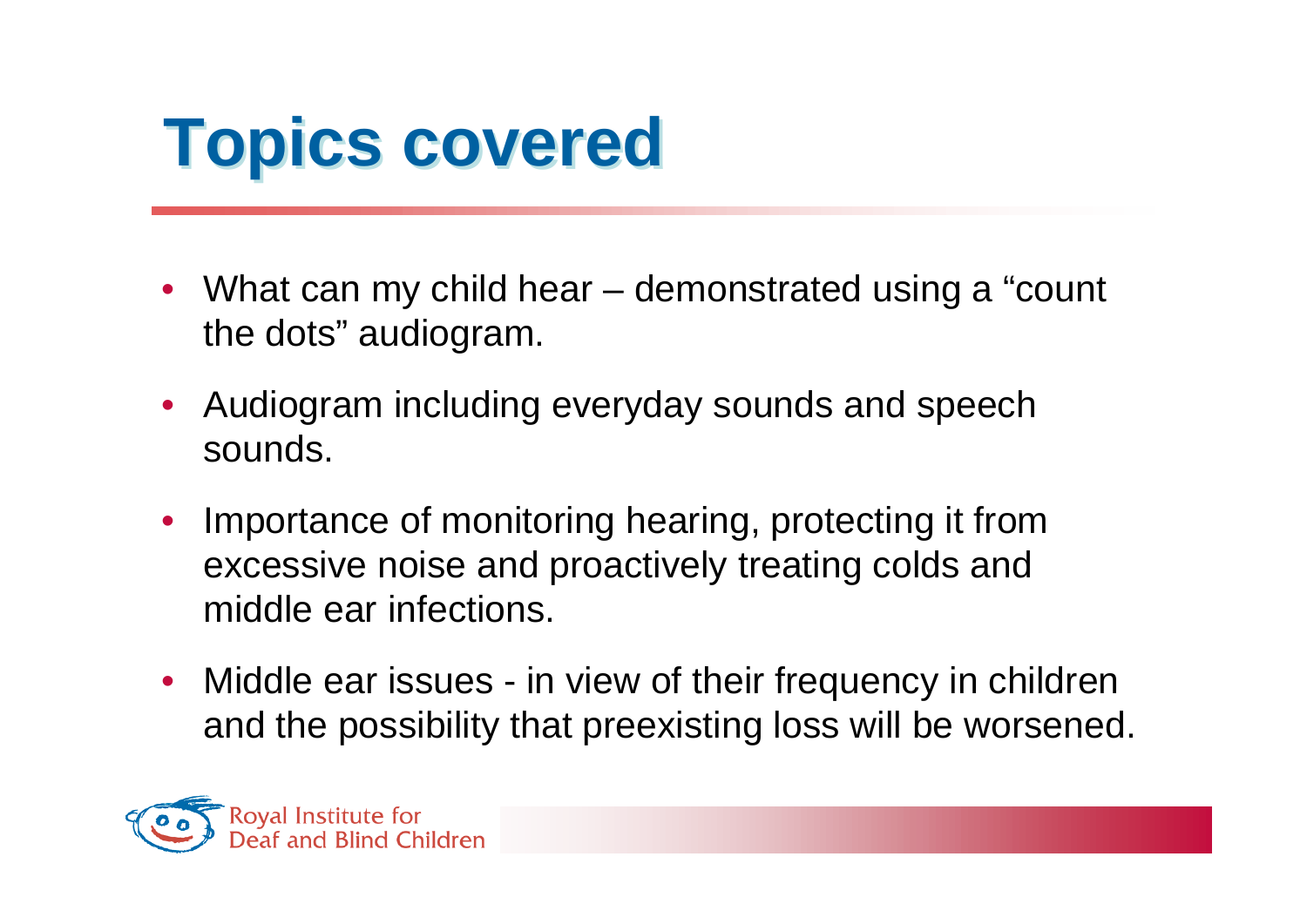- Effects of mild hearing loss including reported studies covering effects on speech and language, hearing in noise, auditory memory and fatigue.
- Hearing aids where and when to access and how to know whether aid fitting is appropriate.
- Managing listening in the classroom environment.
- Signal to Noise Ratio and how this can be improved to benefit the child with a mild loss.
- FM aids and sound field distribution systems.

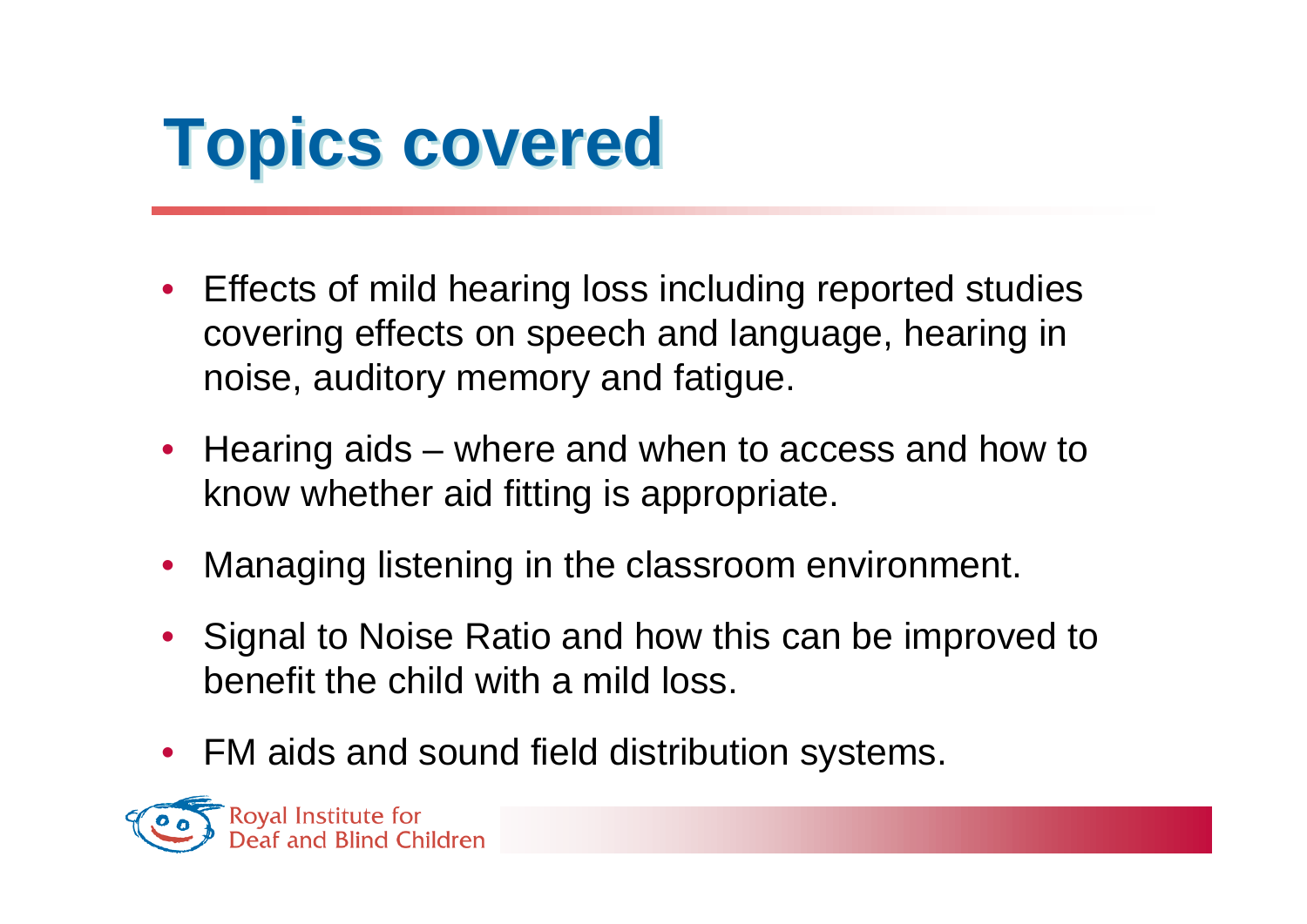- Good communication strategies for home and classroom.
- Equipping parents to advocate for their children, and children to speak up for themselves.
- Importance of monitoring and encouraging appropriate language development.
- Websites for further information and parent support.

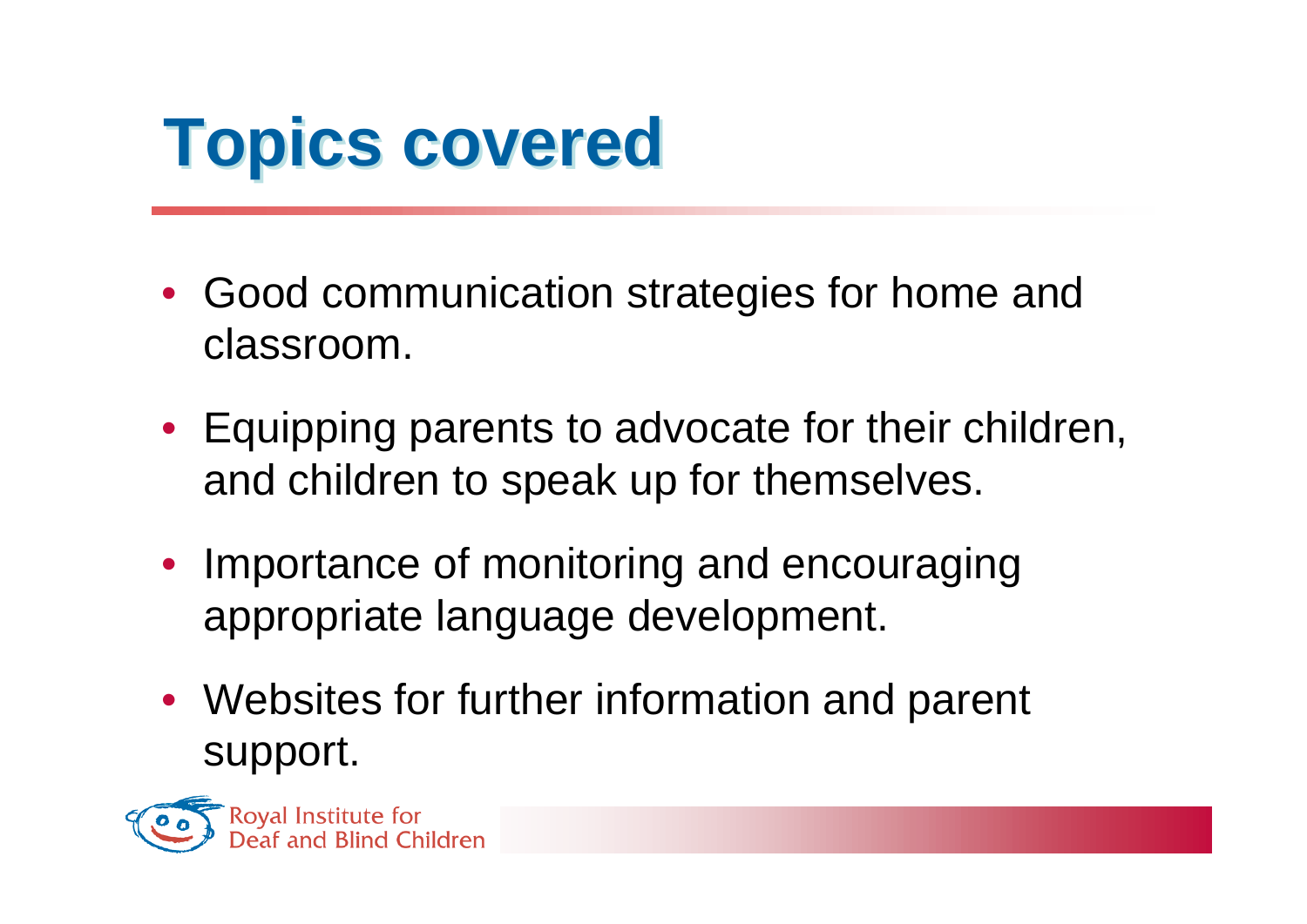

- Feedback form includes statements with which the attending parents need to indicate their level of agreement. Also plenty of space for further comment.
- Following the pilot session, almost exclusively positive feedback about the relevance and usefulness of the information presented.

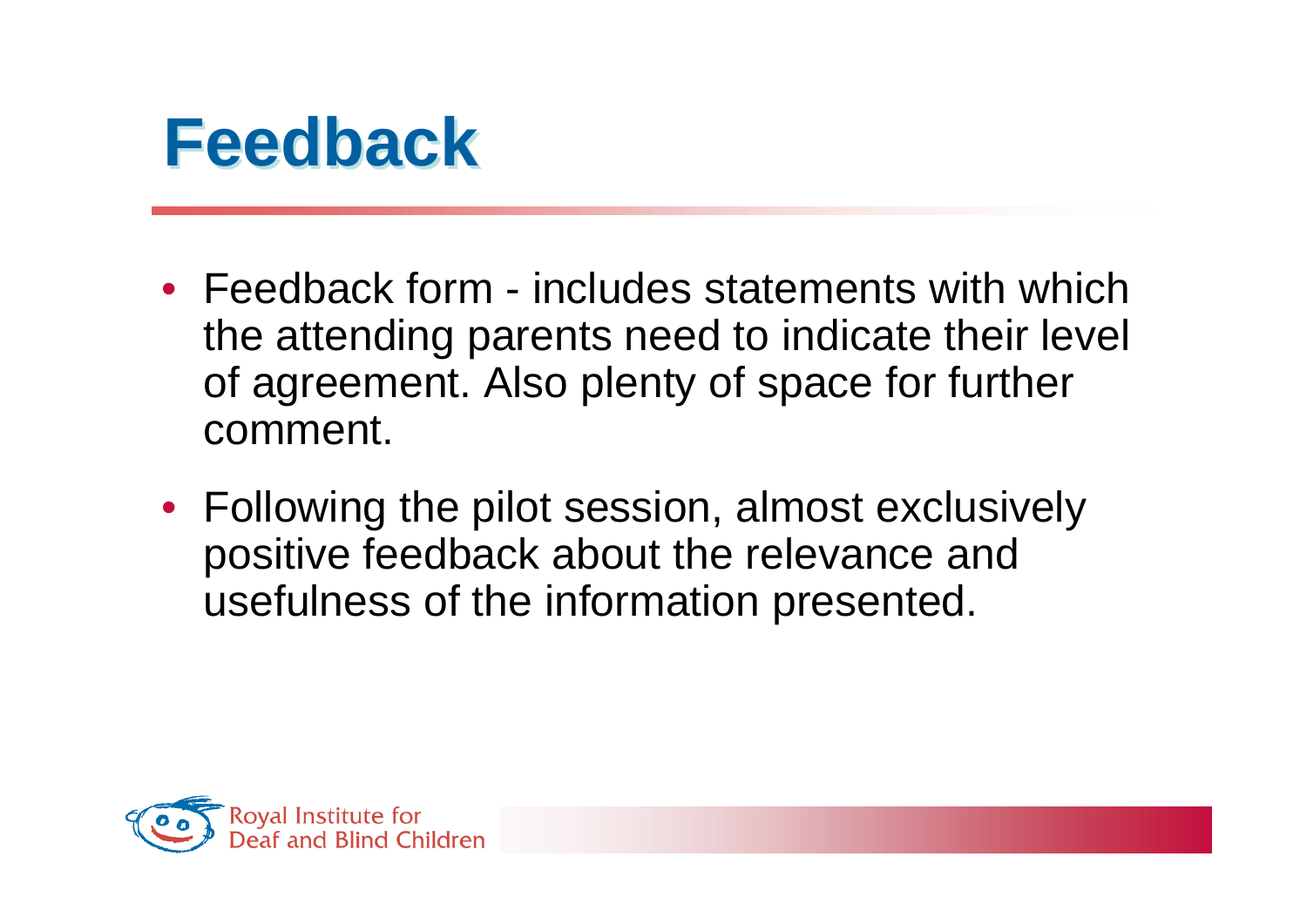#### **Feedback**

- All parents agreed (some strongly) that the session would lead to them making some changes.
- Most thought and felt differently about their child's hearing loss.
- Most of the parents appreciated the opportunity the group provided to meet other parents of children with mild/minimal loss.

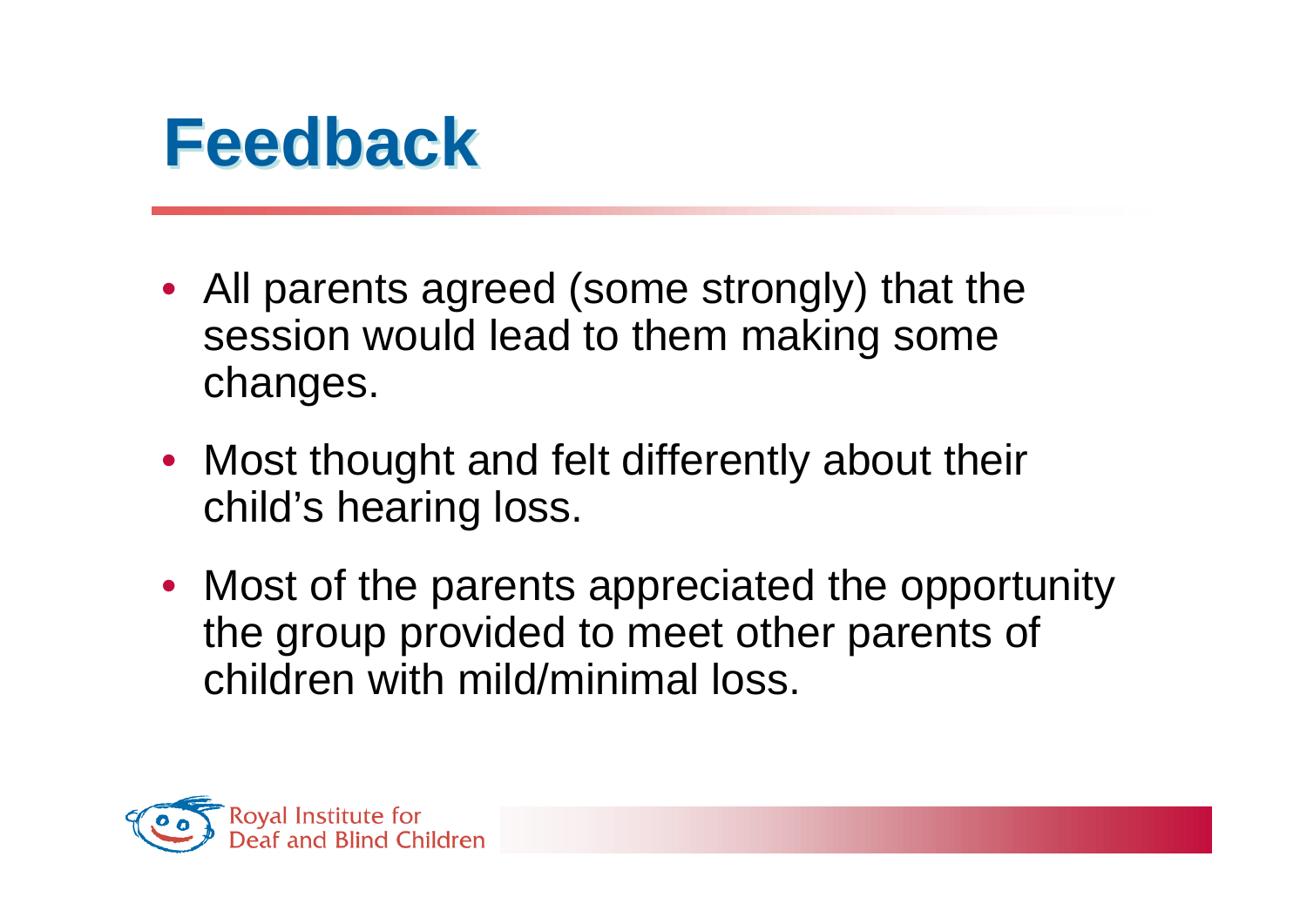- "I was very informed & am happy to have come."
- "The session was very informative and provided me with some excellent strategies to assist in the class room."
- "I now feel equipped and somewhat in control of being able to determine what is best for our child and where I need to source the information."

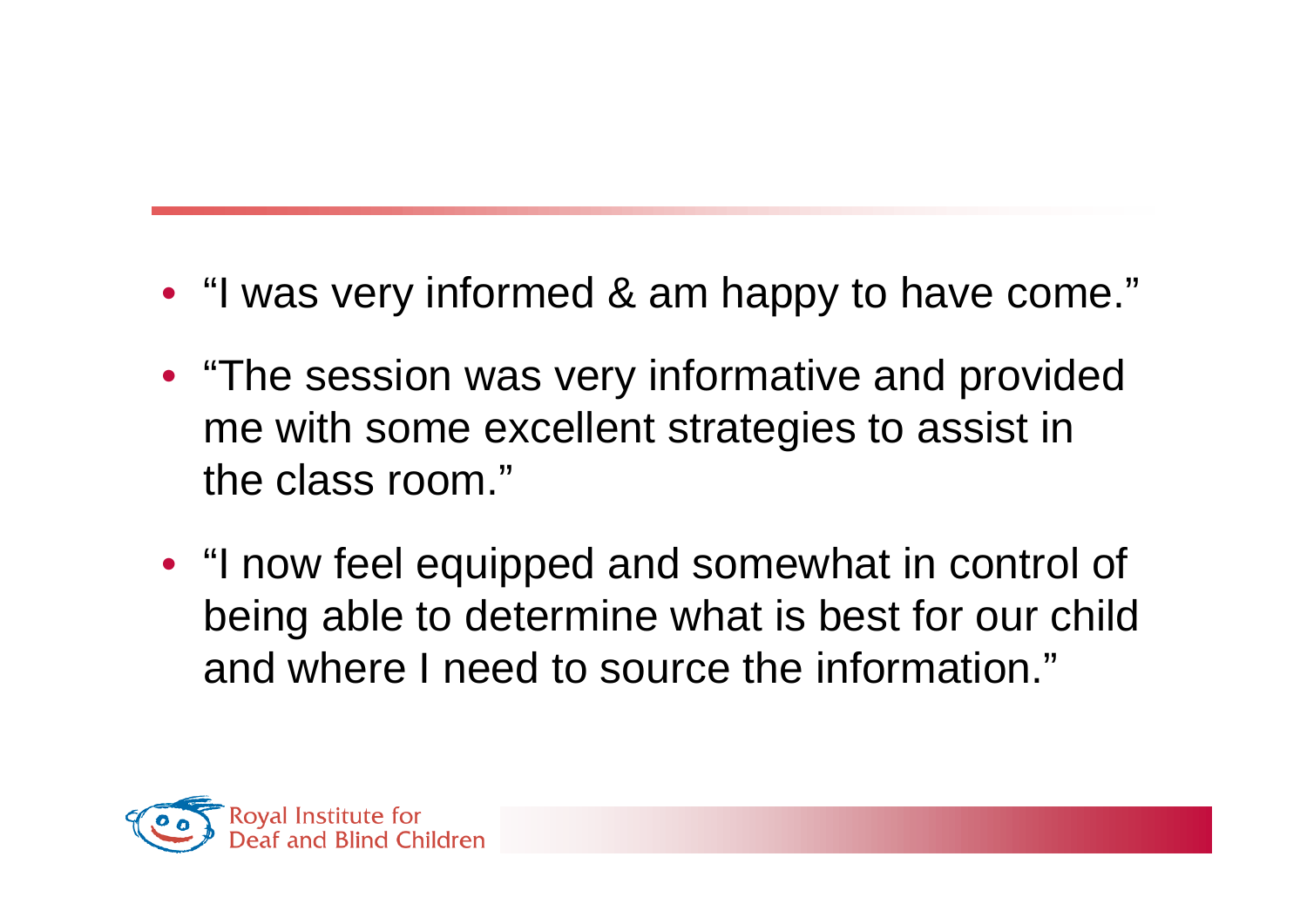#### **Future plans**

- Modification of talk following first presentation.
- Second group later this year allowing time for wider advertising of its availability.
- Will we identify that this is only of interest to families in the early post diagnosis period?
- Follow up with previous parents to determine whether they have gained longer term benefits.